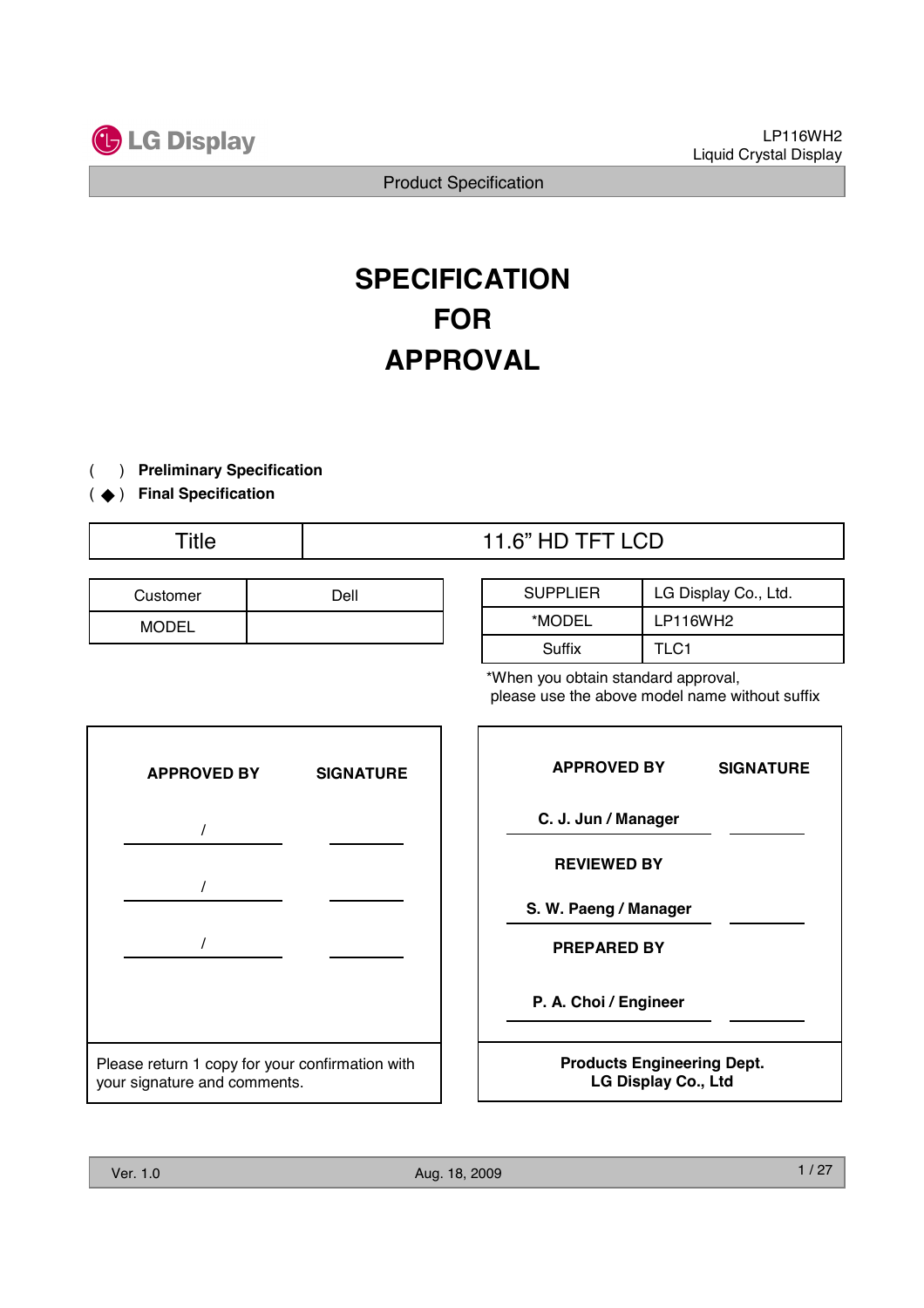

# **Contents**

| <b>No</b> | <b>ITEM</b>                                             | Page           |
|-----------|---------------------------------------------------------|----------------|
|           | <b>COVER</b>                                            | 1              |
|           | <b>CONTENTS</b><br>.                                    | $\overline{c}$ |
|           | <b>RECORD OF REVISIONS</b>                              | 3              |
| 1         | <b>GENERAL DESCRIPTION</b>                              | $\overline{4}$ |
| 2         | ABSOLUTE MAXIMUM RATINGS                                | 5              |
| 3         | ELECTRICAL SPECIFICATIONS                               |                |
| $3 - 1$   | ELECTRICAL CHARACTREISTICS                              | 6              |
| $3 - 2$   | <b>INTERFACE CONNECTION</b>                             | 7              |
| $3-3$     | LVDS SIGNAL TIMING SPECIFICATIONS                       | 8              |
| $3 - 4$   | SIGNAL TIMING SPECIFICATIONS                            | 10             |
| $3-5$     | SIGNAL TIMING WAVEFORMS                                 | 10             |
| $3-6$     | <b>COLOR INPUT DATA REFERNECE</b>                       | 11             |
| $3 - 7$   | <b>POWER SEQUENCE</b>                                   | 12             |
| 4         | OPTICAL SFECIFICATIONS                                  | 13             |
| 5         | <b>MECHANICAL CHARACTERISTICS</b>                       | 16             |
| 6         | RELIABLITY                                              | 20             |
| 7         | <b>INTERNATIONAL STANDARDS</b>                          |                |
| $7 - 1$   | <b>SAFETY</b>                                           | 21             |
| $7 - 2$   | <b>EMC</b>                                              | 21             |
| 8         | <b>PACKING</b>                                          |                |
| $8 - 1$   | DESIGNATION OF LOT MARK                                 | 22             |
| $8 - 2$   | <b>PACKING FORM</b>                                     | 22             |
| 9         | <b>PRECAUTIONS</b>                                      | 23             |
| A         | APPENDIX. Enhanced Extended Display Identification Data | 25             |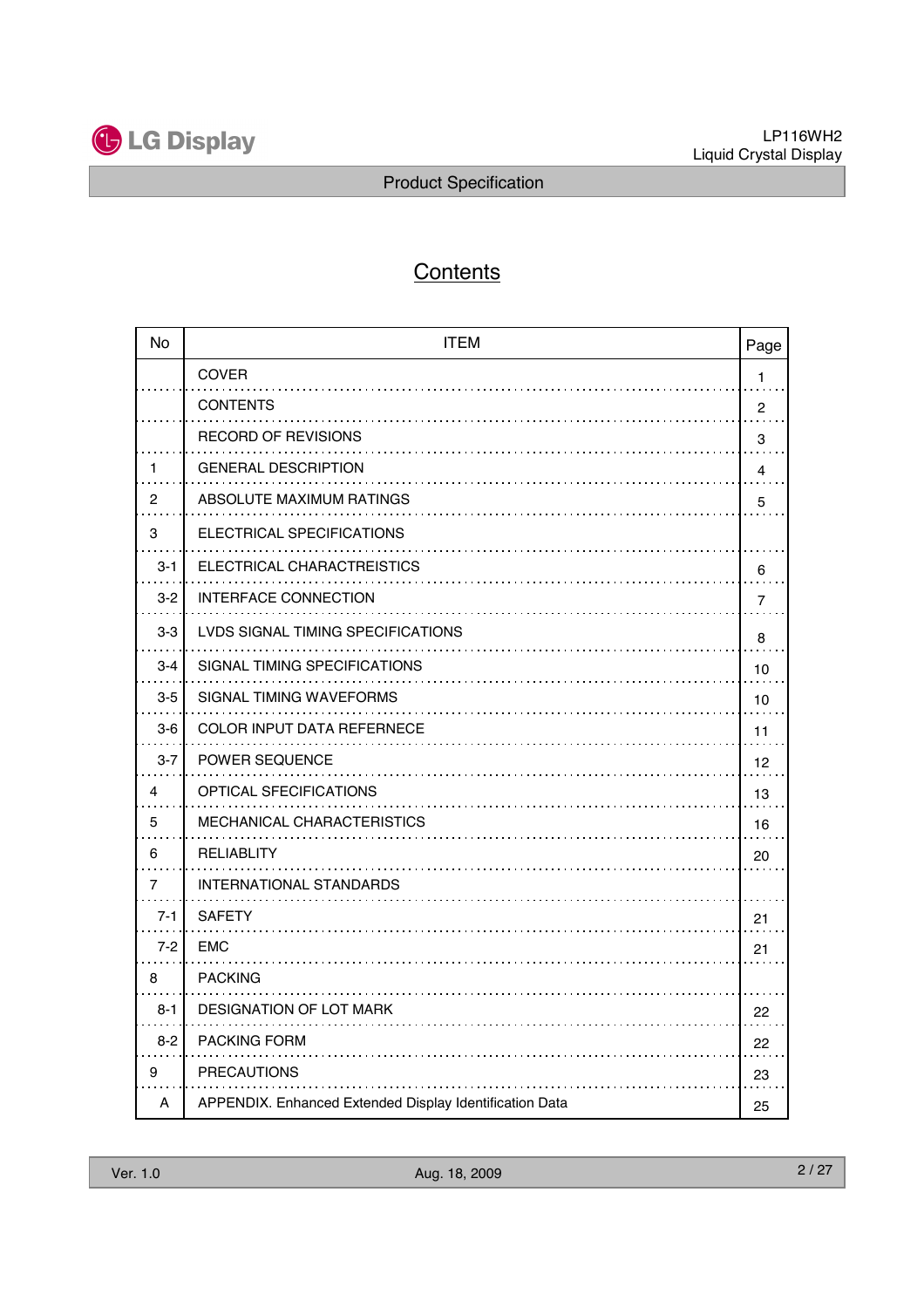

## **RECORD OF REVISIONS**

| Revision No | <b>Revision Date</b> | Page  | Description                                           | <b>EDID</b><br>ver |
|-------------|----------------------|-------|-------------------------------------------------------|--------------------|
| 0.0         | Apr. 02. 2009        | All   | First Draft (Preliminary Specification)               |                    |
| 0.1         | Jun. 02. 2009        | 17    | Mechanical Dimension(Mount Hole shape change)         |                    |
|             |                      | 19    | Label Information Add                                 |                    |
|             |                      | 22    | Packing Form update                                   |                    |
| 1.0         | Aug.18.2009          |       | Final CAS                                             |                    |
|             |                      | 6     | Power Consumption, PWM Frequency, PWM Duty ranges are |                    |
|             |                      |       | limited.                                              |                    |
|             |                      | 10    | Dclk Typ. is changed to 71.1 as real Dclk.            |                    |
|             |                      | 13    | Color Coordinates is confirmed.                       |                    |
|             |                      | 14    | Gray scale specification is confirmed.                |                    |
|             |                      | 25-27 | <b>Final EDID</b>                                     |                    |
|             |                      |       |                                                       |                    |
|             |                      |       |                                                       |                    |
|             |                      |       |                                                       |                    |
|             |                      |       |                                                       |                    |
|             |                      |       |                                                       |                    |
|             |                      |       |                                                       |                    |
|             |                      |       |                                                       |                    |
|             |                      |       |                                                       |                    |
|             |                      |       |                                                       |                    |
|             |                      |       |                                                       |                    |
|             |                      |       |                                                       |                    |
|             |                      |       |                                                       |                    |
|             |                      |       |                                                       |                    |
|             |                      |       |                                                       |                    |
|             |                      |       |                                                       |                    |
|             |                      |       |                                                       |                    |
|             |                      |       |                                                       |                    |
|             |                      |       |                                                       |                    |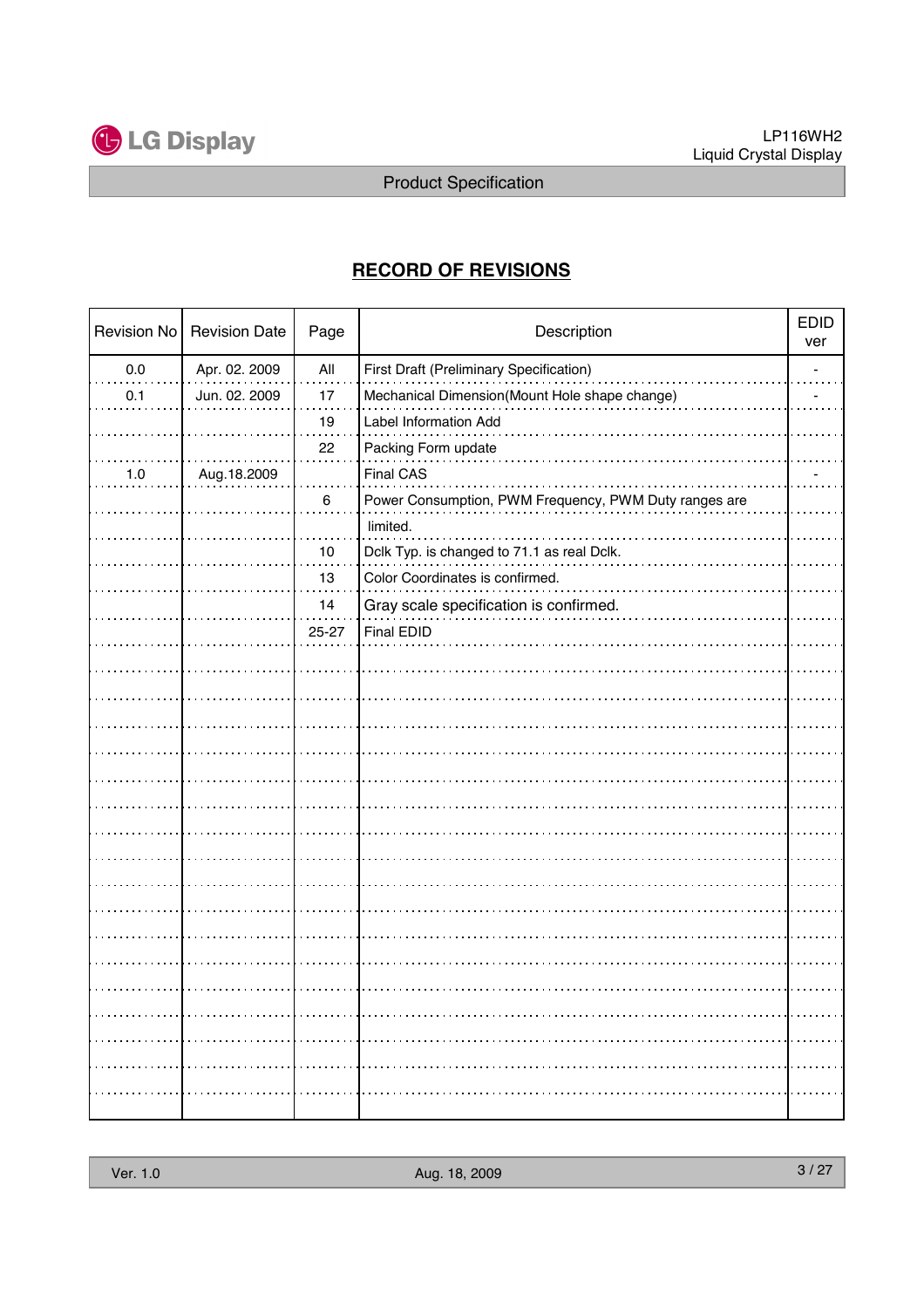

#### **1. General Description**

The LP116WH2 is a Color Active Matrix Liquid Crystal Display with an integral LED backlight system. The matrix employs a-Si Thin Film Transistor as the active element. It is a transmissive type display operating in the normally white mode. This TFT-LCD has 10.1inches diagonally measured active display area with HD resolution(1366 horizontal by 768 vertical pixel array). Each pixel is divided into Red, Green and Blue subpixels or dots which are arranged in vertical stripes. Gray scale or the brightness of the sub-pixel color is determined with a 6-bit gray scale signal for each dot, thus, presenting a palette of more than 262,144 colors.

The LP116WH2 has been designed to apply the interface method that enables low power, high speed, low EMI.

The LP116WH2 is intended to support applications where thin thickness, low power are critical factors and graphic displays are important. In combination with the vertical arrangement of the sub-pixels, the LP116WH2 characteristics provide an excellent flat display for office automation products such as Notebook PC.



#### **General Features**

| <b>Active Screen Size</b>     | 11.6 inches diagonal                                                                              |      |
|-------------------------------|---------------------------------------------------------------------------------------------------|------|
| Outline Dimension             | $268.0(H) \times 169.0(V) \times .3.6(D, Max.)$ [mm]                                              |      |
| <b>Pixel Pitch</b>            | $0.1875$ mm $\times$ 0.1875 mm                                                                    |      |
| Pixel Format                  | 1366 horiz. By 768 vert. Pixels RGB strip arrangement                                             |      |
| Color Depth                   | 6-bit, 262,144 colors                                                                             |      |
| Luminance, White              | 200 cd/m <sup>2</sup> (Typ.5 point)                                                               |      |
| <b>Power Consumption</b>      | Total 3.01 Watt(Typ.) @ LCM circuit 0.9 Watt(Typ.), B/L input 2.11 Watt(Typ.)<br>(W/O LED Driver) |      |
| Weight                        | 235g (Max.)                                                                                       |      |
| <b>Display Operating Mode</b> | Transmissive mode, normally white                                                                 |      |
| Surface Treatment             | Glare treatment of the front polarizer                                                            |      |
| <b>RoHS Comply</b>            | Yes                                                                                               |      |
| Ver. 1.0                      | Aug. 18, 2009                                                                                     | 4/27 |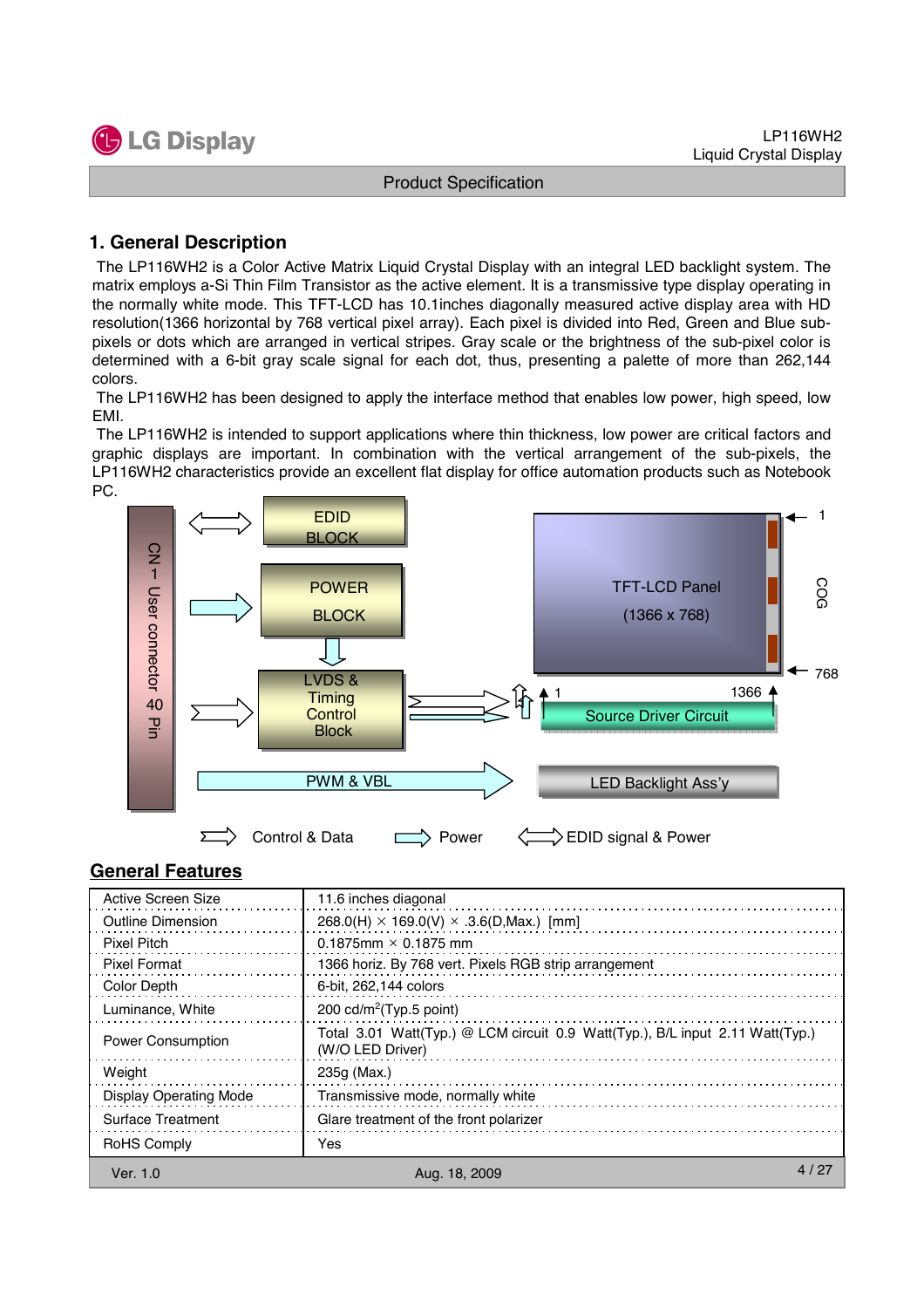

#### **2. Absolute Maximum Ratings**

The following are maximum values which, if exceeded, may cause faulty operation or damage to the unit.

| Parameter                         | Symbol      |        | Values | Units  | Notes                   |  |
|-----------------------------------|-------------|--------|--------|--------|-------------------------|--|
|                                   |             | Min    | Max    |        |                         |  |
| Power Input Voltage               | VCC.        | $-0.3$ | 4.0    | Vdc    | at $25 \pm 5^{\circ}$ C |  |
| <b>Operating Temperature</b>      | Тор         |        | 50     |        |                         |  |
| Storage Temperature               | Hst         | -20    | 60     |        |                         |  |
| <b>Operating Ambient Humidity</b> | <b>HOP</b>  | 10     | 90     | % $RH$ |                         |  |
| Storage Humidity                  | <b>H</b> st |        | 90     | %RH    |                         |  |

#### **Table 1. ABSOLUTE MAXIMUM RATINGS**

Note : 1. Temperature and relative humidity range are shown in the figure below. Wet bulb temperature should be 39°C Max, and no condensation of water.



**Dry Bulb Temperature []**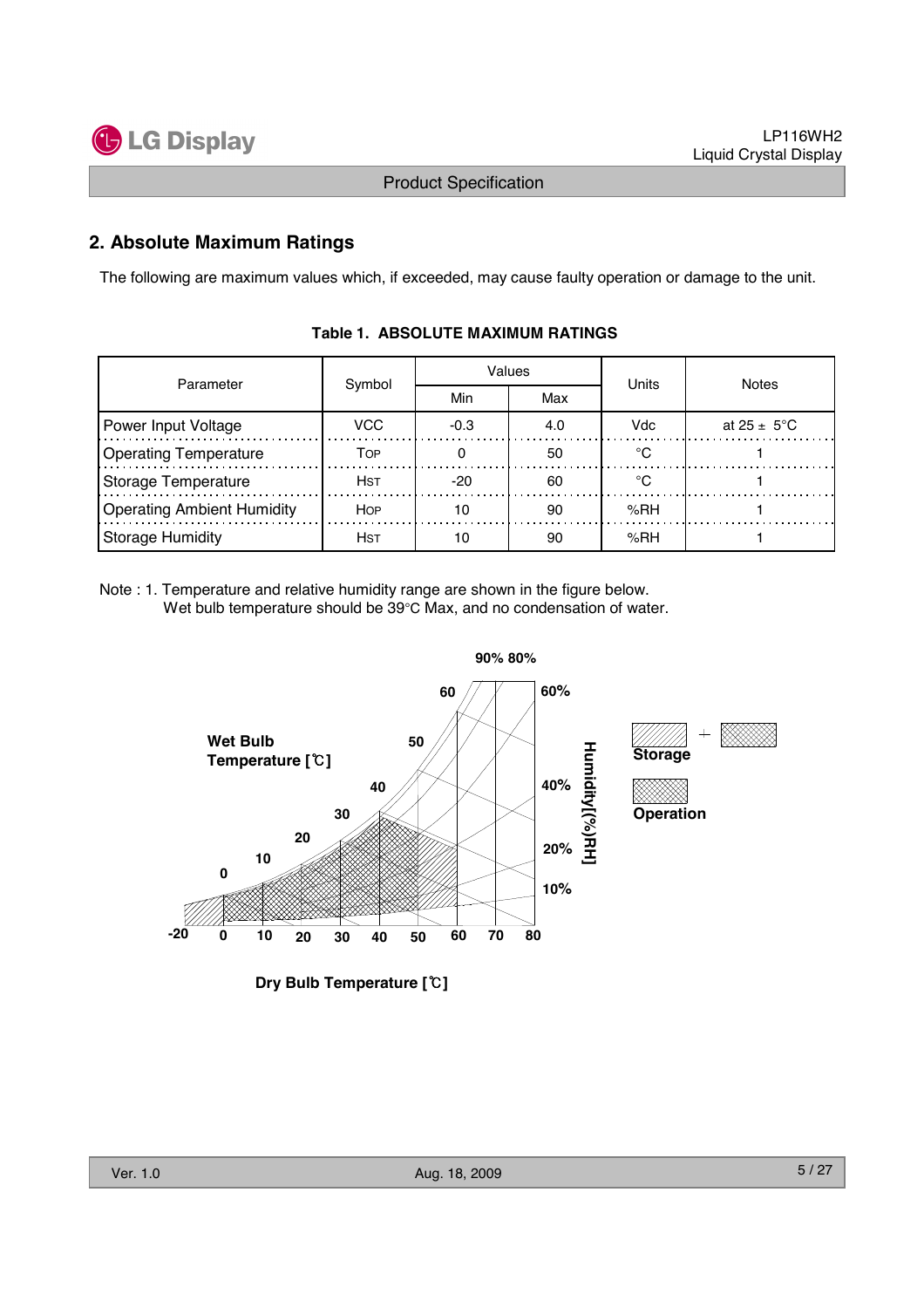

#### **3. Electrical Specifications**

#### **3-1. Electrical Characteristics**

The LP116WH2 requires two power inputs. One is employed to power the LCD electronics and to drive the TFT array and liquid crystal. The second input which powers the LED BL.

| Parameter                        | Symbol           | Min    | Typ  |       | Unit       | <b>Notes</b>   |
|----------------------------------|------------------|--------|------|-------|------------|----------------|
| MODULE:                          |                  |        |      |       |            |                |
| Power Supply Input Voltage       | <b>VCC</b>       | 3.0    | 3.3  | 3.6   | $V_{DC}$   |                |
| Power Supply Input Current       | $I_{\rm CC}$     | 225    | 270  | 315   | mA         |                |
| Power Consumption                | Pc               |        | 0.9  | 1.05  | Watt       |                |
| Differential Impedance           | Zm               | 90     | 100  | 110   | Ohm        | $\overline{c}$ |
| LED Backlight (With LED Driver): |                  |        |      |       |            |                |
| LED Driver (@12V)                | $P_{DRIVER}$     |        | 0.12 | 0.14  | Watt       |                |
| <b>Operating Voltage</b>         | $V_{LED}$        |        | 32   | 34    | v          |                |
| Operating Current per string     | <sup>I</sup> LED |        | 22   |       | mA         | 3              |
| Power Consumption                | $P_{BL}$         |        | 2.11 | 2.25  | Watt       | 4              |
| Life Time                        |                  | 15,000 |      |       | <b>Hrs</b> | 5              |
| <b>PWM Frequency</b>             | <b>PWM</b>       | 1000   |      | 10000 | Hz         |                |
| <b>PWM Duty</b>                  |                  | 12.5   |      | 100   | $\%$       |                |

#### **Table 2. ELECTRICAL CHARACTERISTICS**

Note)

1. The specified current and power consumption are under the Vcc =  $3.3V$ ,  $25^{\circ}$ , fv = 60Hz condition whereas Mosaic pattern is displayed and fv is the frame frequency.



- 2. This impedance value is needed to proper display and measured form LVDS Tx to the mating connector.
- 3. The typical operating current is for the typical surface luminance  $(L_{WH})$  in optical characteristics.
- I<sub>LED</sub> is the current of each LED's string, LED backlight has 3 strings on it.
- 4. The LED power consumption shown above does not include power of external LED driver circuit for typical current condition.
- 5. The life time is determined as the time at which brightness of LED is 50% compare to that of initial value at the typical LED current.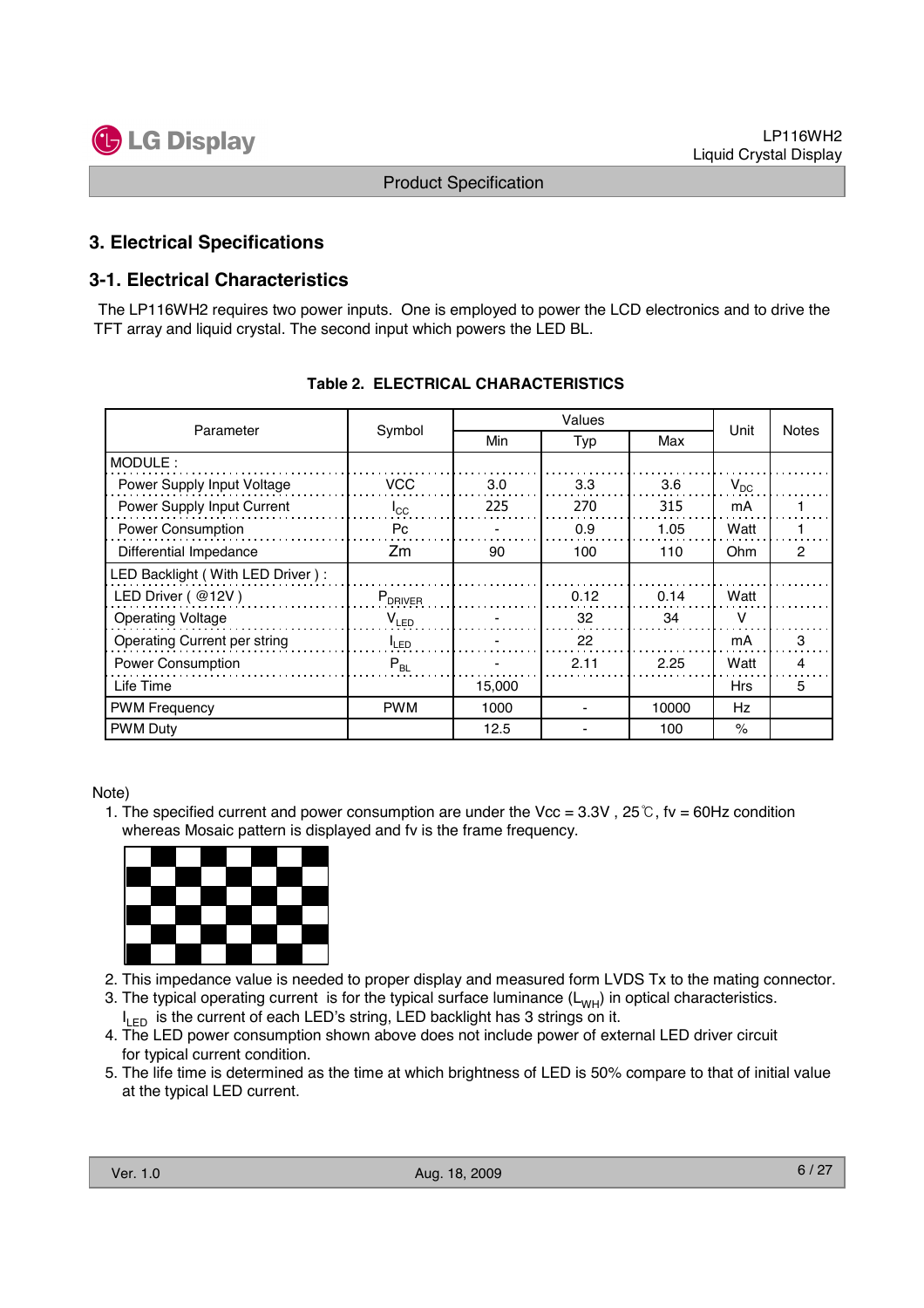

#### **3-2. Interface Connection**

This LCD employs one interface connection, a 40 pin connector is used for the module electronics interface.

| Pin | Symbol              | Description                            | <b>Notes</b>                                           |
|-----|---------------------|----------------------------------------|--------------------------------------------------------|
| 1   | CT1/NC              | Connector Test/No Connection(Reserved) |                                                        |
| 2   | <b>VDD</b>          | +3.3V Power Supply                     |                                                        |
| 3   | <b>VDD</b>          | +3.3V Power Supply                     |                                                        |
| 4   | VEDID               | +3.3V EDID Power                       | 1, Interface chips                                     |
| 5   | <b>Test</b>         | Panel Self Test                        | 1.1 LCD : SiW, 1port including                         |
| 6   | CLK <sub>EDID</sub> | <b>EDID Clock Input</b>                | <b>LVDS Receiver</b><br>1.2 System:                    |
| 7   | <b>DATAEDID</b>     | EDID Data Input                        | * Pin to Pin compatible with LVDS                      |
| 8   | RxINO-              | LVDS differential data input           |                                                        |
| 9   | RxIN0+              | LVDS differential data input           | 2. Connector<br><b>2.1 LCD</b><br>:I-PEX 20455-040E-0* |
| 10  | <b>GND</b>          | Ground                                 | (Locking type)                                         |
| 11  | RxIN1-              | LVDS differential data input           | or equivalent                                          |
| 12  | $RxIN1+$            | LVDS differential data input           | 2.2 Mating:                                            |
| 13  | <b>GND</b>          | Ground                                 | 2.3 Connector pin arrangement                          |
| 14  | RxIN2-              | LVDS differential data input           |                                                        |
| 15  | RxIN2+              | LVDS differential data input           | 40                                                     |
| 16  | <b>GND</b>          | Ground                                 |                                                        |
| 17  | RxCLKIN-            | LVDS differential clock input          |                                                        |
| 18  | RxCLKIN+            | LVDS differential clock input          | [LCD Module Rear View]                                 |
| 19  | <b>GND</b>          | Ground                                 |                                                        |
| 20  | <b>NC</b>           | No Connection                          |                                                        |
| 21  | <b>NC</b>           | No Connection                          |                                                        |
| 22  | <b>GND</b>          | Ground                                 |                                                        |
| 23  | ΝC                  | No Connection                          |                                                        |
| 24  | <b>NC</b>           | No Connection                          |                                                        |
| 25  | GND                 | Ground                                 |                                                        |
| 26  | <b>NC</b>           | No Connection                          |                                                        |
| 27  | <b>NC</b>           | No Connection                          |                                                        |
| 28  | <b>GND</b>          | Ground                                 |                                                        |
| 29  | ΝC                  | No Connection                          |                                                        |
| 30  | NC                  | No Connection                          |                                                        |
| 31  | VLED_GND            | LED Ground                             |                                                        |
| 32  | VLED_GND            | LED Ground                             |                                                        |
| 33  | VLED_GND            | <b>LED Ground</b>                      |                                                        |
| 34  | CT2/NC              | Connector Test/No Connection(Reserved) |                                                        |
| 35  | S_PWMIN             | System PWM signal input(+3.3V swing)   |                                                        |
| 36  | BL_ON               | LED Enable(3.3V Input)[Note 1]         |                                                        |
| 37  | NС                  | No Connection                          |                                                        |
| 38  | <b>VLED</b>         | 5~20V LED Power Supply                 |                                                        |
| 39  | VLED                | 5~20V LED Power Supply                 | [Note 1]<br>On: 2.0V 1, Off: 0~0.4V                    |
| 40  | <b>VLED</b>         | 5~20V LED Power Supply                 |                                                        |

#### **Table 3. MODULE CONNECTOR PIN CONFIGURATION (CN1)**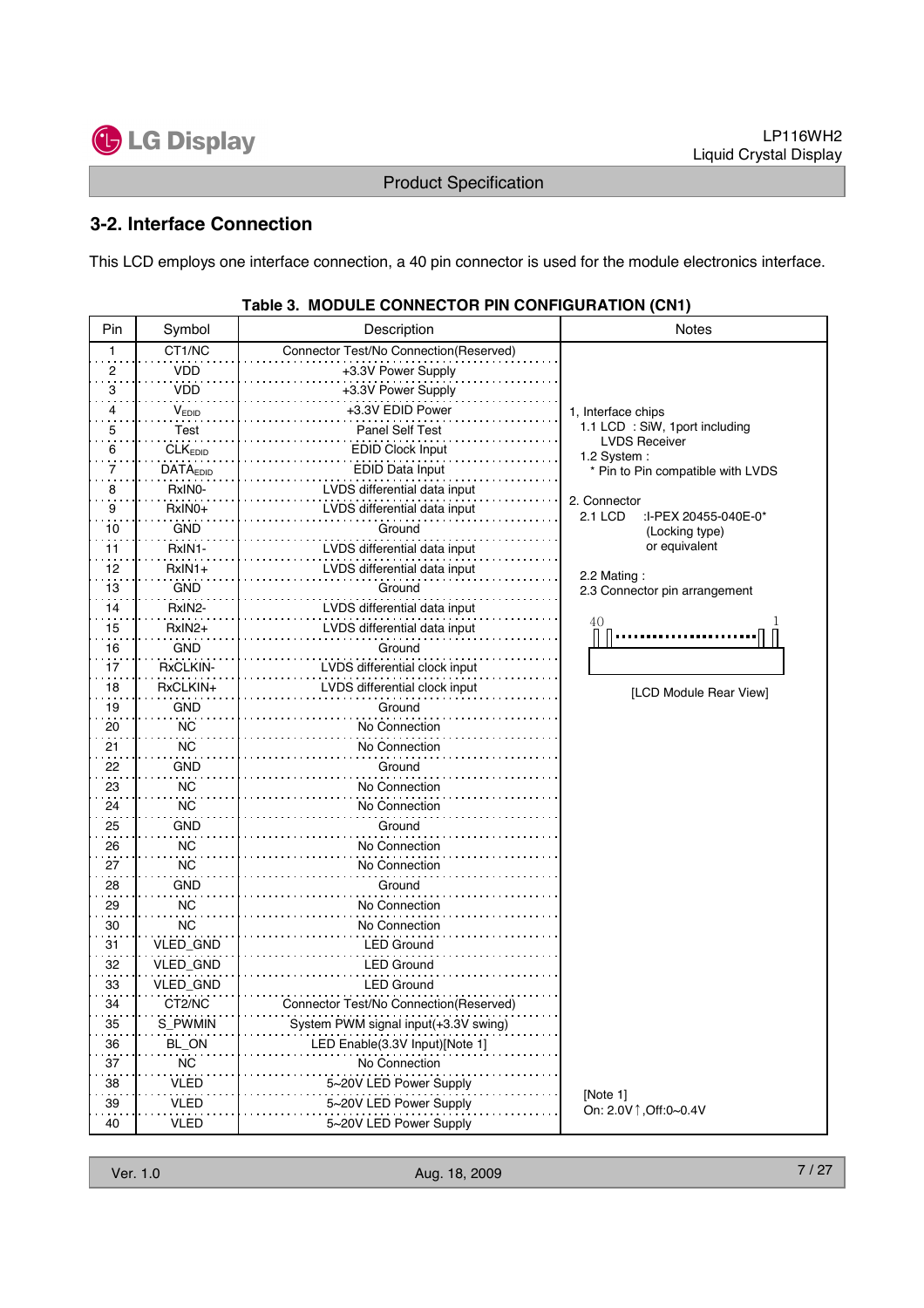

## **3-3. LVDS Signal Timing Specifications**

## **3-3-1. DC Specification**



| <b>Description</b>               | Symb<br>οl        | Min | Max | Unit | <b>Notes</b>             |
|----------------------------------|-------------------|-----|-----|------|--------------------------|
| <b>LVDS Differential Voltage</b> | $ V_{\text{ID}} $ | 100 | 600 | mV   | $\overline{\phantom{a}}$ |
| LVDS Common mode Voltage         | $V_{CM}$          | 0.6 | 1.8 |      | ۰                        |
| LVDS Input Voltage Range         | $V_{\text{IN}}$   | 0.3 | 2.1 |      | ۰                        |

## **3-3-2. AC Specification**

| $T_{\mathsf{clk}}$<br><b>LVDS Clock</b><br><b>LVDS Data</b><br>$t_{SKEW}$ ( $F_{clk}$ = 1/ $T_{clk}$ )<br>∩<br>1) 85MHz > Fclk $\geq$ 65MHz : -400 ~ +400<br>2) 65MHz > Fclk $\geq$ 25MHz : -600 $\sim$ +600<br>tskew |                              |        |        |                             |                                |  |  |  |
|-----------------------------------------------------------------------------------------------------------------------------------------------------------------------------------------------------------------------|------------------------------|--------|--------|-----------------------------|--------------------------------|--|--|--|
| Description                                                                                                                                                                                                           | Symbol                       | Min    | Max    | Unit                        | <b>Notes</b>                   |  |  |  |
|                                                                                                                                                                                                                       | t <sub>SKEW</sub>            | - 400  | $+400$ | ps                          | 85MHz > Fclk $\geq$<br>65MHz   |  |  |  |
| LVDS Clock to Data Skew Margin                                                                                                                                                                                        | $\mathsf{t}_{\mathsf{SKEW}}$ | - 600  | $+600$ | ps                          | 65MHz $>$ Fclk $\geq$<br>25MHz |  |  |  |
| LVDS Clock to Clock Skew Margin (Even<br>to Odd)                                                                                                                                                                      | <sup>L</sup> SKEW EO         | $-1/7$ | $+1/7$ | $\mathsf{T}_{\mathsf{clk}}$ |                                |  |  |  |
| Maximum deviation<br>of input clock frequency during SSC                                                                                                                                                              | $F_{DEV}$                    |        | ± 3    | $\frac{1}{2}$               |                                |  |  |  |
| Maximum modulation frequency<br>of input clock during SSC                                                                                                                                                             | $F_{MOD}$                    |        | 200    | <b>KHz</b>                  |                                |  |  |  |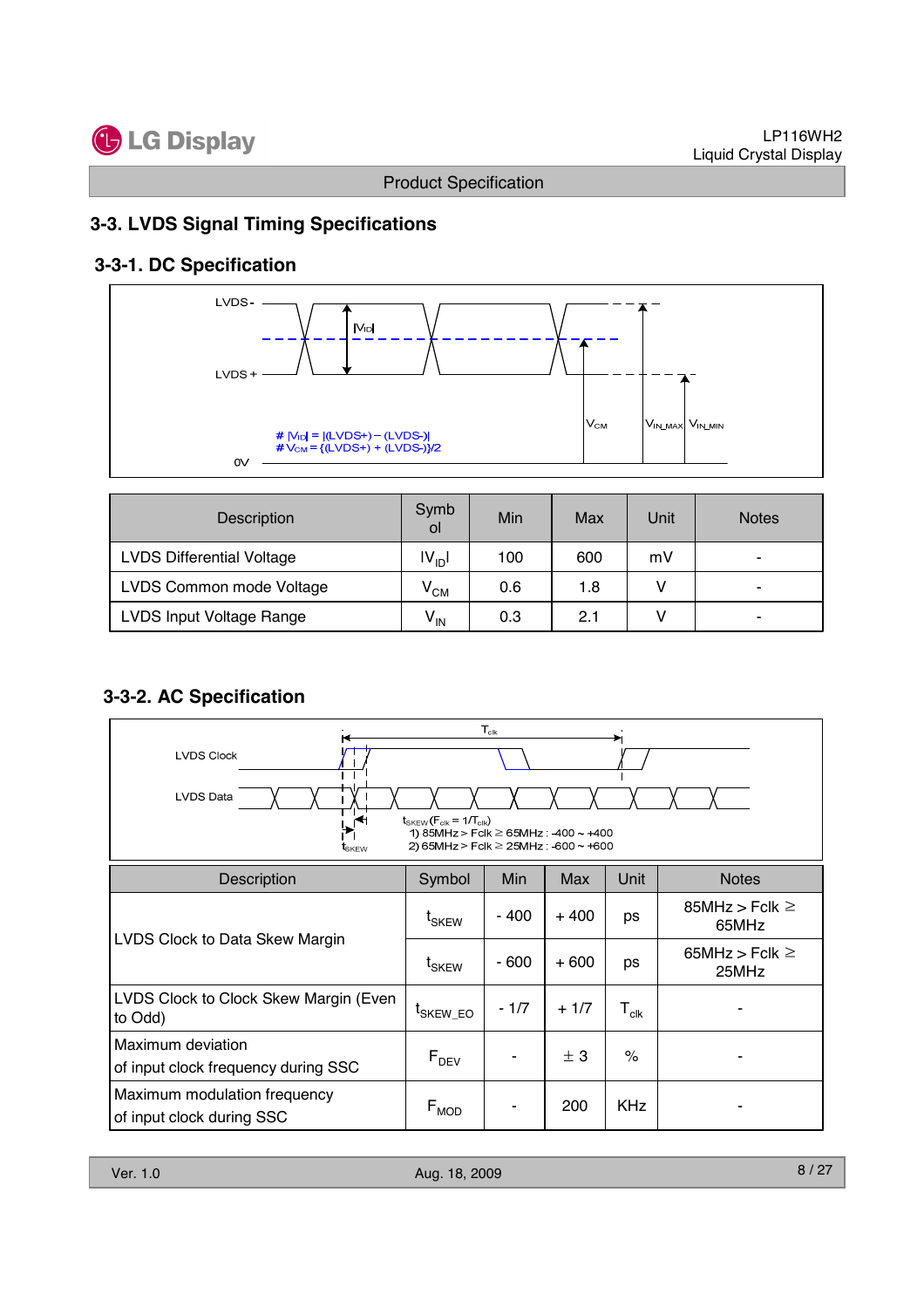

LP116WH2 Liquid Crystal Display



< Clock skew margin between channel >



< Spread Spectrum >

#### **3-3-3. Data Format**

- LVDS 1 Port



< LVDS Data Format >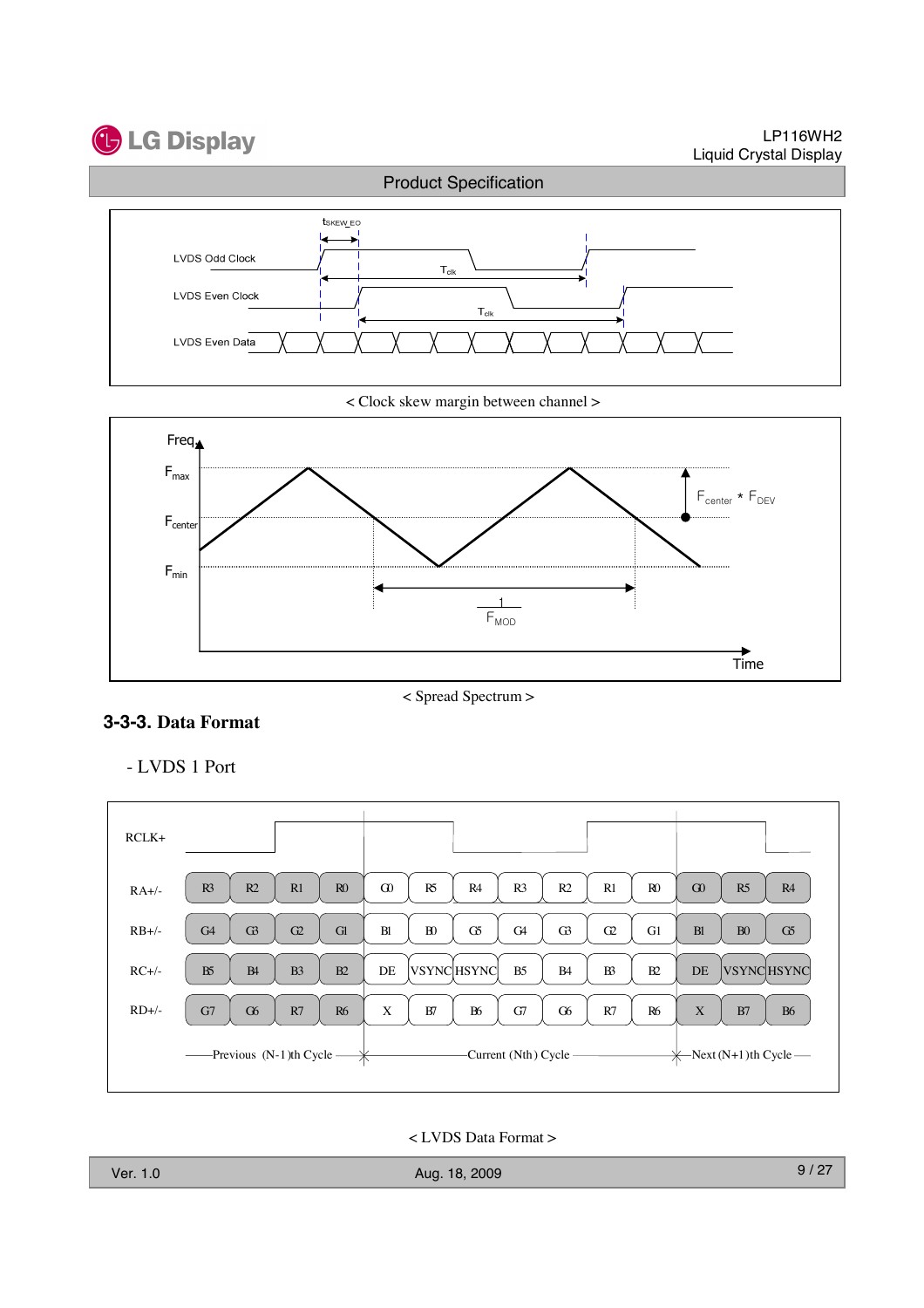

### **3-4. Signal Timing Specifications**

**Table 5. TIMING TABLE** This is the signal timing required at the input of the User connector. All of the interface signal timing should be satisfied with the following specifications and specifications of LVDS Tx/Rx for its proper operation.

| <b>ITEM</b>    | <b>Symbol</b>          |                                               | Min                      | <b>Typ</b> | <b>Max</b>               | <b>Unit</b> | <b>Note</b> |
|----------------|------------------------|-----------------------------------------------|--------------------------|------------|--------------------------|-------------|-------------|
| <b>DCLK</b>    | Frequency              | $f_{CLK}$                                     | $\overline{\phantom{a}}$ | 71.1       | $\overline{\phantom{a}}$ | <b>MHz</b>  |             |
|                | Period                 | Thp                                           | 1470                     | 1526       | 1586                     |             |             |
| Hsync          | Width                  | $\rm t_{\rm WH}$                              | 23                       | 32         | 40                       | tCLK        |             |
|                | <b>Width-Active</b>    | $t_{\text{WHA}}$                              | 1366                     | 1366       | 1366                     |             |             |
| Vsync          | Period                 | $t_{VP}$                                      | 779                      | 790        | 801                      |             |             |
|                | Width                  | $t_{\text{wV}}$                               | 2                        | 5          | 8                        | tHP         |             |
|                | <b>Width-Active</b>    | $t_{\text{WVA}}$                              | 768                      | 768        | 768                      |             |             |
|                | Horizontal back porch  | $t_{\sf HBP}$                                 | 72                       | 80         | 124                      | tCLK        |             |
| Data<br>Enable | Horizontal front porch | $\mathsf{t}_{\mathsf{H}\mathsf{F}\mathsf{P}}$ | 8                        | 48         | 48                       |             |             |
|                | Vertical back porch    | $t_{\rm VBP}$                                 | 8                        | 14         | 20                       |             |             |
|                | Vertical front porch   | $t_{\rm VFP}$                                 | 1                        | 3          | 5                        | tHP         |             |

## **3-5. Signal Timing Waveforms** Condition : VCC =3.3V

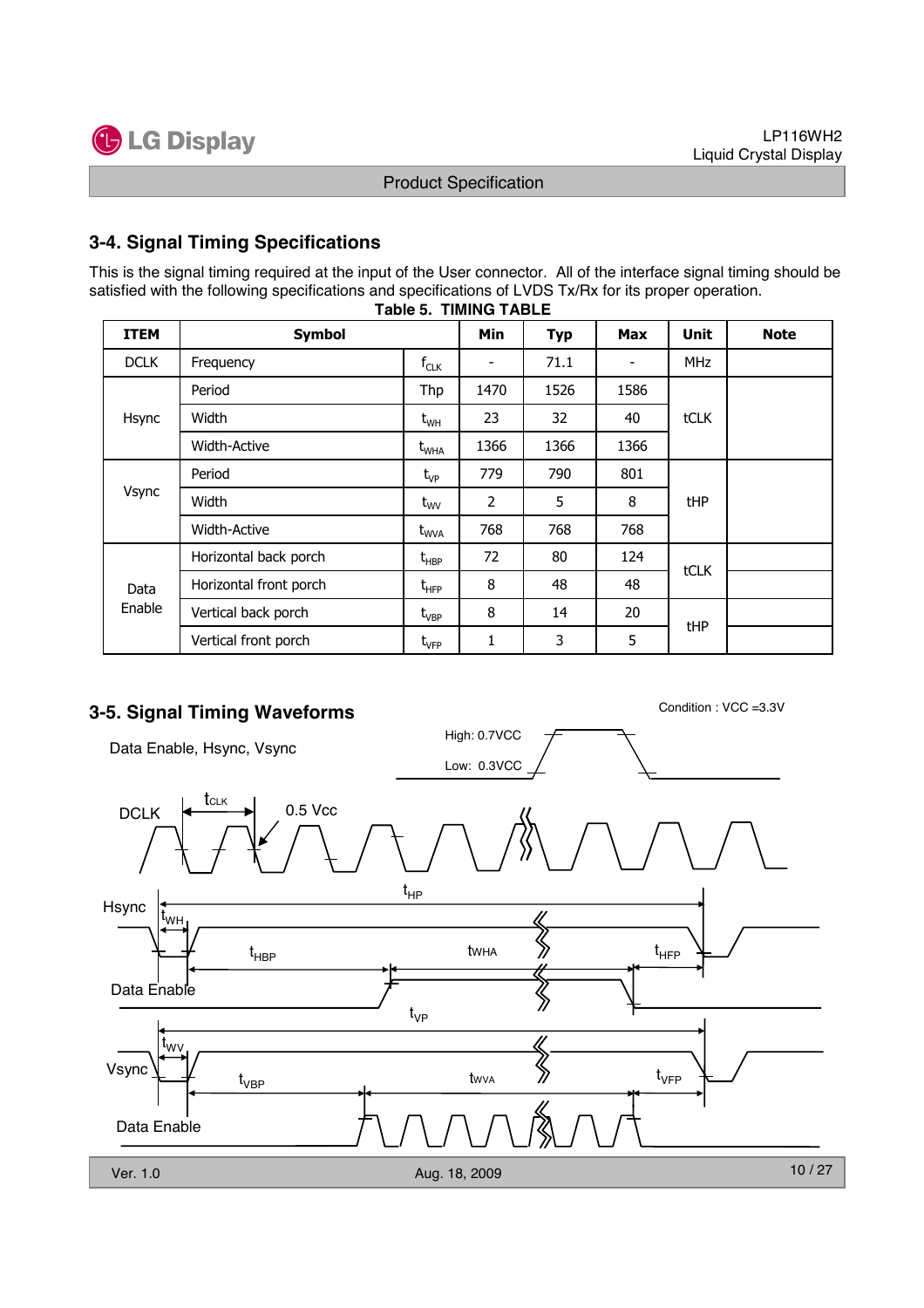

#### **3-6. Color Input Data Reference**

The brightness of each primary color (red,green and blue) is based on the 6-bit gray scale data input for the color ; the higher the binary input, the brighter the color. The table below provides a reference for color versus data input.

|              | Input Color Data  |              |              |                |                |                     |                |              |              |                |                |                |                |                 |           |             |           |              |             |
|--------------|-------------------|--------------|--------------|----------------|----------------|---------------------|----------------|--------------|--------------|----------------|----------------|----------------|----------------|-----------------|-----------|-------------|-----------|--------------|-------------|
|              | Color             |              |              | <b>RED</b>     |                |                     |                |              |              | <b>GREEN</b>   |                |                |                |                 |           | <b>BLUE</b> |           |              |             |
|              |                   | <b>MSB</b>   |              |                |                |                     |                | LSB   MSB    |              |                |                |                | <b>LSB</b>     | <b>MSB</b>      |           |             |           |              | <b>LSB</b>  |
|              |                   | <b>R5</b>    | <b>R4</b>    | R <sub>3</sub> | R <sub>2</sub> | <b>R1</b>           | R <sub>0</sub> | G 5          | G 4          | G <sub>3</sub> | G <sub>2</sub> | G <sub>1</sub> | G <sub>0</sub> | <b>B</b> 5      | <b>B4</b> | <b>B3</b>   | <b>B2</b> | <b>B</b> 1   | <b>B</b> 0  |
|              | <b>Black</b>      | 0            | 0            | $\pmb{0}$      | 0              | 0                   | 0              | 0            | 0            | $\pmb{0}$      | 0              | $\mathbf 0$    | 0              | $\mathbf 0$     | 0         | 0           | 0         | $\pmb{0}$    | $\mathbf 0$ |
|              | Red               | 1            | $\mathbf{1}$ | 1              | 1              | $\mathbf{1}$        | 1              | $\mathbf 0$  | 0            | 0              | 0              | $\mathbf 0$    | 0              | 0               | 0         | 0           | 0         | 0            | 0           |
|              | Green             | 0            | 0            | 0              | 0              | 0                   | 0              | $\mathbf{1}$ | 1            | 1              | 1              | 1              | 1              | $\Omega$        | 0         | 0           | 0         | $\mathbf 0$  | 0           |
| <b>Basic</b> | Blue              | 0            | 0            | 0              | 0              | 0                   | 0              | l O          | 0            | 0              | 0              | $\mathbf 0$    | 0              | 1               | 1         | 1           | 1         | $\mathbf{1}$ | 1           |
| Color        | Cyan              | 0            | 0            | 0              | 0              | 0                   | 0              | 1            | 1            | 1              | 1              | 1              | 1              |                 | 1         | 1           | 1         | 1            |             |
|              | Magenta           | 1            | 1            | 1              | 1              | $\mathbf{1}$        | 1              | $\mathbf 0$  | 0            | 0              | 0              | 0              | 0              | 1               | 1         | 1           | 1         | 1            |             |
|              | Yellow            | 1            | 1            | 1              | 1              | $\mathbf{1}$        |                | 1   1        | 1            | 1              | 1              | 1              | 1              | 0               | 0         | 0           | 0         | 0            | 0           |
|              | White             | $\mathbf{1}$ | 1            | 1              | 1              | $\mathbf{1}$        |                | 1   1        | 1            | 1              | 1              | $\mathbf{1}$   | 1.             | $\overline{1}$  | 1         | 1           | 1         | $\mathbf{1}$ | 1           |
|              | <b>RED (00)</b>   | 0            | 0            | $\pmb{0}$      | 0              | $\pmb{0}$           |                | 0 0          | 0            | 0              | 0              | 0              | 0              | I٥              | 0         | 0           | 0         | $\mathbf 0$  | 0           |
|              | RED (01)          | 0            | 0            | 0              | 0              | $\mathbf 0$         | 1 <sup>1</sup> | $\mathbf 0$  | 0            | 0              | 0              | $\mathbf 0$    | 0              | $\mathbf 0$     | 0         | 0           | 0         | 0            | 0           |
| <b>RED</b>   |                   |              |              |                |                |                     |                |              |              |                |                |                |                |                 |           |             |           |              |             |
|              | RED (62)          | 1            | 1            | 1              |                | 1                   | 0              | 0            | 0            | 0              | 0              | 0              | 0              | 0               | 0         | 0           | 0         | 0            | 0           |
|              | RED (63)          | 1.           | 1            | 1              | 1              | $\mathbf{1}$        |                | 1 0          | 0            | 0              | 0              | 0              |                | 0 <sup>10</sup> | 0         | 0           | 0         | 0            | 0           |
|              | <b>GREEN (00)</b> | 0            | 0            | $\pmb{0}$      | 0              | $\pmb{0}$           |                | 0 0          | 0            | 0              | $\pmb{0}$      | 0              | 0              | I٥              | 0         | 0           | 0         | $\pmb{0}$    | $\mathbf 0$ |
|              | <b>GREEN (01)</b> | 0            | $\mathbf 0$  | $\mathsf 0$    | 0              | 0                   | $\overline{0}$ | 0            | 0            | 0              | $\mathsf 0$    | $\mathbf 0$    | 1              | $\mathbf 0$     | 0         | 0           | 0         | 0            | 0           |
| <b>GREEN</b> |                   |              |              |                |                |                     |                |              |              |                |                |                |                |                 |           |             |           |              |             |
|              | <b>GREEN (62)</b> | 0            | 0            | 0              | 0              | 0                   | 0              | -1           | 1            |                | 1              | 1              | 0              | 0               | 0         | 0           | 0         | 0            | 0           |
|              | <b>GREEN (63)</b> | 0            | 0            | $\mathbf 0$    | 0              | 0                   | 0 I            | $\mathbf{1}$ | $\mathbf{1}$ | 1              | 1              | 1              | 1              | $\mathbf 0$     | 0         | 0           | 0         | $\mathbf 0$  | 0           |
| <b>BLUE</b>  | <b>BLUE (00)</b>  | 0            | 0            | $\pmb{0}$      | 0              | $\mathsf{O}\xspace$ |                | 0 0          | 0            | $\mathbf 0$    | $\pmb{0}$      | 0              | 0              | I٥              | 0         | 0           | 0         | $\pmb{0}$    | 0           |
|              | <b>BLUE (01)</b>  | 0            | $\mathbf 0$  | $\pmb{0}$      | 0              | $\mathsf 0$         | 0              | $\mathbf 0$  | 0            | $\pmb{0}$      | $\mathsf 0$    | 0              | 0              | $\mathbf 0$     | 0         | 0           | 0         | $\pmb{0}$    | 1           |
|              |                   |              |              |                |                |                     |                |              |              |                |                |                |                |                 |           |             |           |              |             |
|              | <b>BLUE (62)</b>  | 0            | 0            | 0              | 0              | 0                   |                | 0 0          | 0            | 0              | 0              | 0              | 0              | -1              | 1         |             | 1         | 1            | 0           |
|              | <b>BLUE (63)</b>  | 0            | 0            | 0              | 0              | 0                   |                | 010          | 0            | 0              | 0              | 0              | 0              | ∣ 1             | 1         | 1           | 1         | 1            | 1           |

**Table 7. COLOR DATA REFERENCE**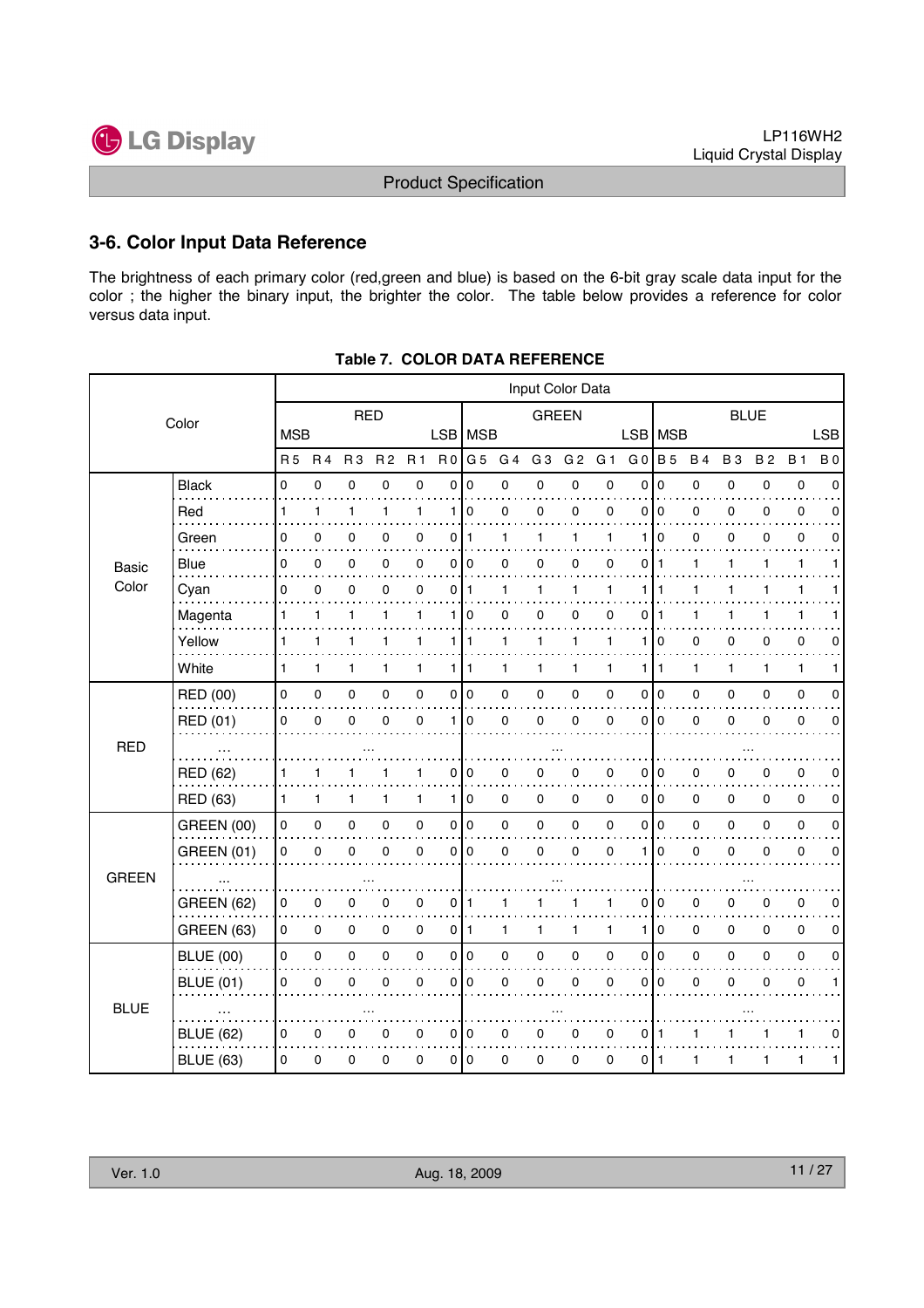

#### **3-7. Power Sequence**



| Parameter      |             | Value | Units |      |  |
|----------------|-------------|-------|-------|------|--|
|                | Min.        | Typ.  | Max.  |      |  |
| т,             | 0.5         |       | 10    | (ms) |  |
| $T_{2}$        | 0           |       | 50    | (ms) |  |
| $T_3$          | 200         |       |       | (ms) |  |
| $\mathsf{T}_4$ | 200         |       |       | (ms) |  |
| $T_5$          | $\mathbf 0$ |       | 50    | (ms) |  |
| $T_6$          | 3           |       | 10    | (ms) |  |
| $\mathsf{T}_7$ | 400         |       |       | (ms) |  |

#### **Table 7. POWER SEQUENCE TABLE**

Note)

- 1. Valid Data is Data to meet "3-3. LVDS Signal Timing Specifications"
- 2. Please avoid floating state of interface signal at invalid period.
- 3. When the interface signal is invalid, be sure to pull down the power supply for LCD VCC to 0V.
- 4. LED power must be turn on after power supply for LCD and interface signal are valid.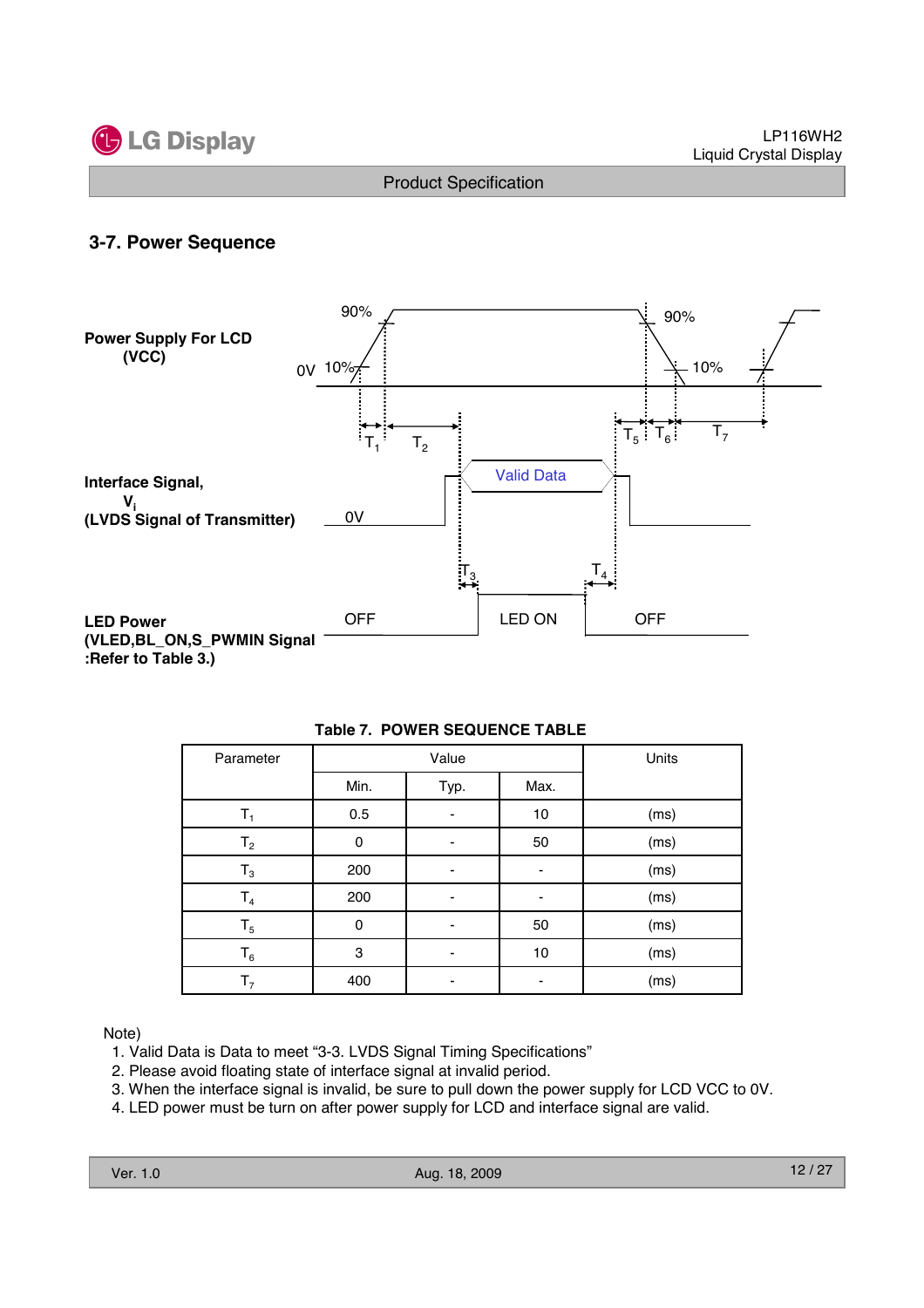

## **4. Optical Specification**

Optical characteristics are determined after the unit has been 'ON' and stable for approximately 30 minutes in a dark environment at 25°C. The values specified are at an approximate distance 50cm from the LCD surface at a viewing angle of  $\Phi$  and  $\Theta$  equal to 0°.

FIG. 1 presents additional information concerning the measurement equipment and method.



# **FIG. 1 Optical Characteristic Measurement Equipment and Method**

| Table 8.  OPTICAL CHARACTERISTICS |  |
|-----------------------------------|--|
|-----------------------------------|--|

|                                   |                |            | Values | <b>ULIV</b> | ם י               |              |  |
|-----------------------------------|----------------|------------|--------|-------------|-------------------|--------------|--|
| Parameter                         | Symbol         | <b>Min</b> | Typ    | Max         | Units             | Notes        |  |
| Contrast Ratio                    | CR             | 400        |        |             |                   |              |  |
| Surface Luminance, white          | $L_{WH}$       | 180        | 200    |             | cd/m <sup>2</sup> | $\mathbf{2}$ |  |
| <b>Luminance Variation</b>        | $\delta$ white |            | 1.4    | 1.6         |                   | 3            |  |
| Response Time                     | $Tr_B + Tr_D$  |            | 16     | 25          | ms                | 4            |  |
| <b>Color Coordinates</b>          |                |            |        |             |                   |              |  |
| <b>RED</b>                        | <b>RX</b>      | 0.555      | 0.585  | 0.615       |                   |              |  |
|                                   | <b>RY</b>      | 0.315      | 0.345  | 0.375       |                   |              |  |
| <b>GREEN</b>                      | GX             | 0.316      | 0.346  | 0.376       |                   |              |  |
|                                   | GY             | 0.522      | 0.552  | 0.582       |                   |              |  |
| <b>BLUE</b>                       | BX             | 0.130      | 0.160  | 0.190       |                   |              |  |
|                                   | BY             | 0.106      | 0.136  | 0.166       |                   |              |  |
| <b>WHITE</b>                      | WX             | 0.283      | 0.313  | 0.343       |                   |              |  |
|                                   | <b>WY</b>      | 0.299      | 0.329  | 0.359       |                   |              |  |
| Viewing Angle                     |                |            |        |             |                   | 5            |  |
| x axis, right( $\Phi$ =0°)        | $\Theta$ r     | 40         |        |             | degree            |              |  |
| x axis, left ( $\Phi$ =180°)      | $\Theta$       | 40         |        |             | degree            |              |  |
| y axis, up $(\Phi = 90^\circ)$    | $\Theta$ u     | 15         |        |             | degree            |              |  |
| y axis, down $(\Phi = 270^\circ)$ | $\Theta$ d     | 30         |        |             | degree            |              |  |
| <b>Gray Scale</b>                 |                |            | 2.2    |             |                   | 6            |  |

Ta=25°C, VCC=3.3V, fv=60Hz,  $f_{\text{Cl K}}$ = 71.1 MHz,  $I_{\text{BI}}$  = 22 mA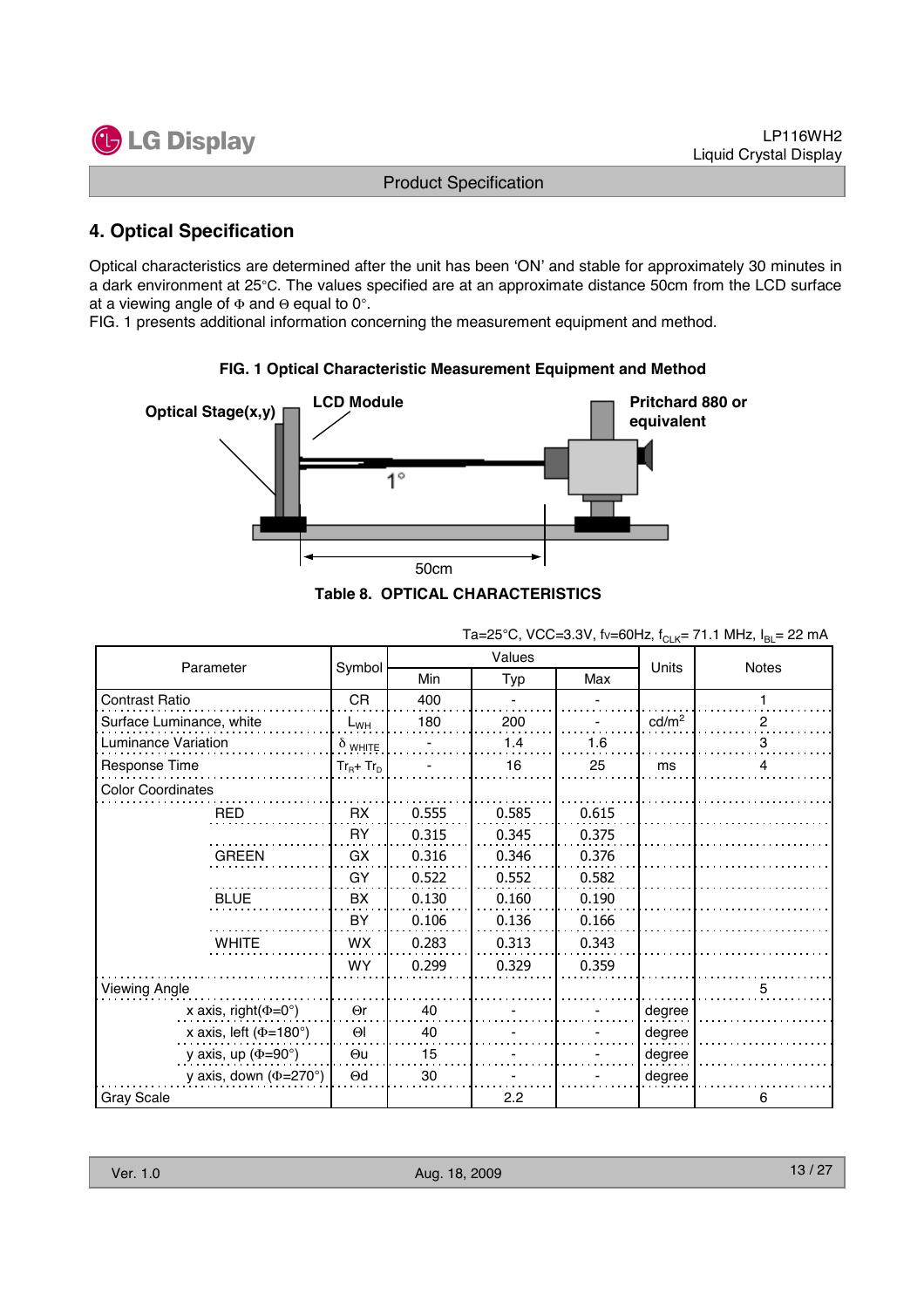

#### LP116WH2 Liquid Crystal Display

#### Product Specification

Note)

1. Contrast Ratio(CR) is defined mathematically as Surface Luminance with all white pixels

Contrast Ratio =

Surface Luminance with all black pixels

2. Surface luminance is the average of 5 point across the LCD surface 50cm from the surface with all pixels displaying white. For more information see FIG 1.

 $L_{WH}$  = Average( $L_1, L_2, ... L_5$ )

3. The variation in surface luminance, The panel total variation ( $\delta_{WHTE}$ ) is determined by measuring L<sub>N</sub> at each test position 1 through 13 and then defined as followed numerical formula. For more information see FIG 2.

Maximum $(L_1, L_2, ... L_{13})$  $\delta$  <sub>WHITE</sub> =  $-$ Minimum( $L_1, L_2, ... L_{13}$ )

- 4. Response time is the time required for the display to transition from white to black (rise time,  $Tr_B$ ) and from black to white(Decay Time,  $Tr_D$ ). For additional information see FIG 3.
- 5. Viewing angle is the angle at which the contrast ratio is greater than 10. The angles are determined for the horizontal or x axis and the vertical or y axis with respect to the z axis which is normal to the LCD surface. For more information see FIG 4.

| 6. Gray scale specification | * $f_v = 60$ Hz |
|-----------------------------|-----------------|
|-----------------------------|-----------------|

| <b>Gray Level</b> | Luminance [%] (Typ) |
|-------------------|---------------------|
| L0                | 0.00                |
|                   | 1.57                |
| L <sub>15</sub>   | -5.87               |
| L23               | 12.80               |
| $\pm$ 31          | 22.00               |
| L39               | 36.70               |
| L <sub>47</sub>   | 56.40               |
| L <sub>55</sub>   | 79.10               |
| l 63              | 1 ሰበ                |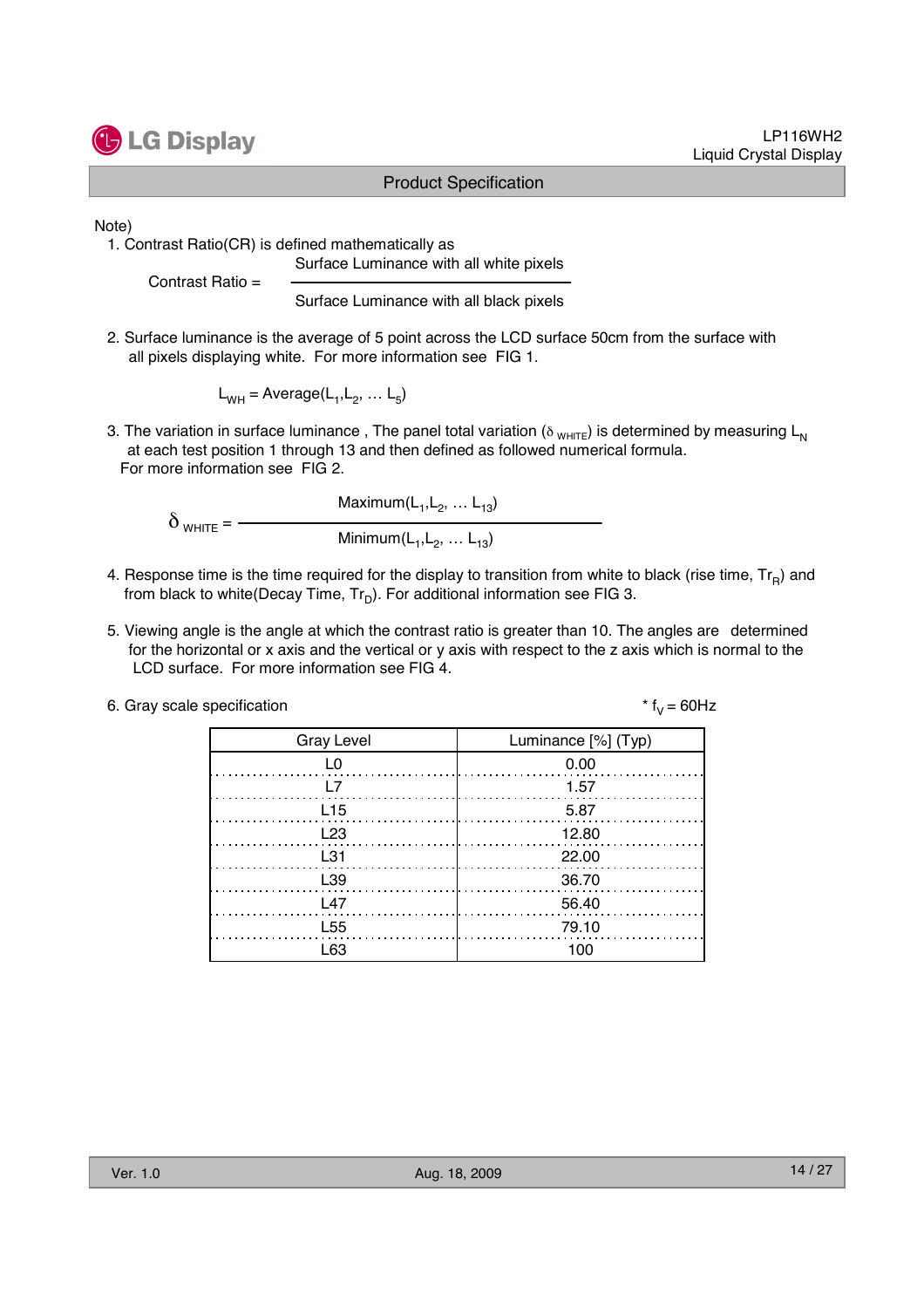

#### **FIG. 2 Luminance**

<measuring point for surface luminance & measuring point for luminance variation>



#### **FIG. 3 Response Time**

The response time is defined as the following figure and shall be measured by switching the input signal for "black" and "white".





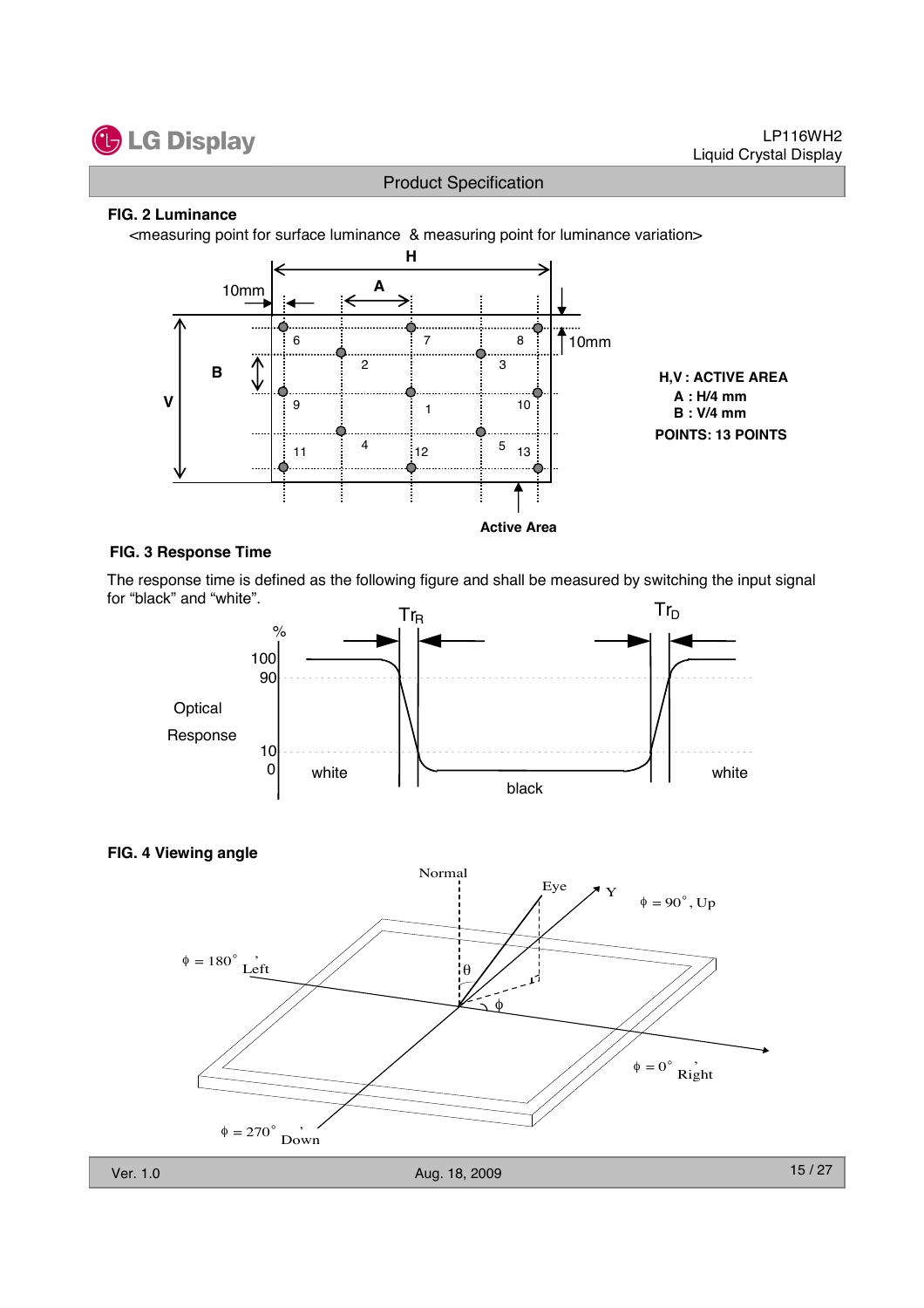

### **5. Mechanical Characteristics**

The contents provide general mechanical characteristics for the model LP116WH2. In addition the figures in the next page are detailed mechanical drawing of the LCD.

|                                                                    | Horizontal       | $268.0 \pm 0.5$ mm   |  |  |  |
|--------------------------------------------------------------------|------------------|----------------------|--|--|--|
| Outline Dimension                                                  | Vertical         | $169.0 \pm 0.5$ mm   |  |  |  |
|                                                                    | <b>Thickness</b> | $3.6$ mm $(max)$     |  |  |  |
| <b>Bezel Area</b>                                                  | Horizontal       | $259.35 \pm 0.5$ mm  |  |  |  |
|                                                                    | Vertical         | $147.20 \pm 0.5$ mm  |  |  |  |
|                                                                    | Horizontal       | $256.125 \pm 0.3$ mm |  |  |  |
| Active Display Area                                                | Vertical         | $144.0 \pm 0.3$ mm   |  |  |  |
| Weight                                                             | 235.0g (Max.)    |                      |  |  |  |
| <b>Surface Treatment</b><br>Glare treatment of the front polarizer |                  |                      |  |  |  |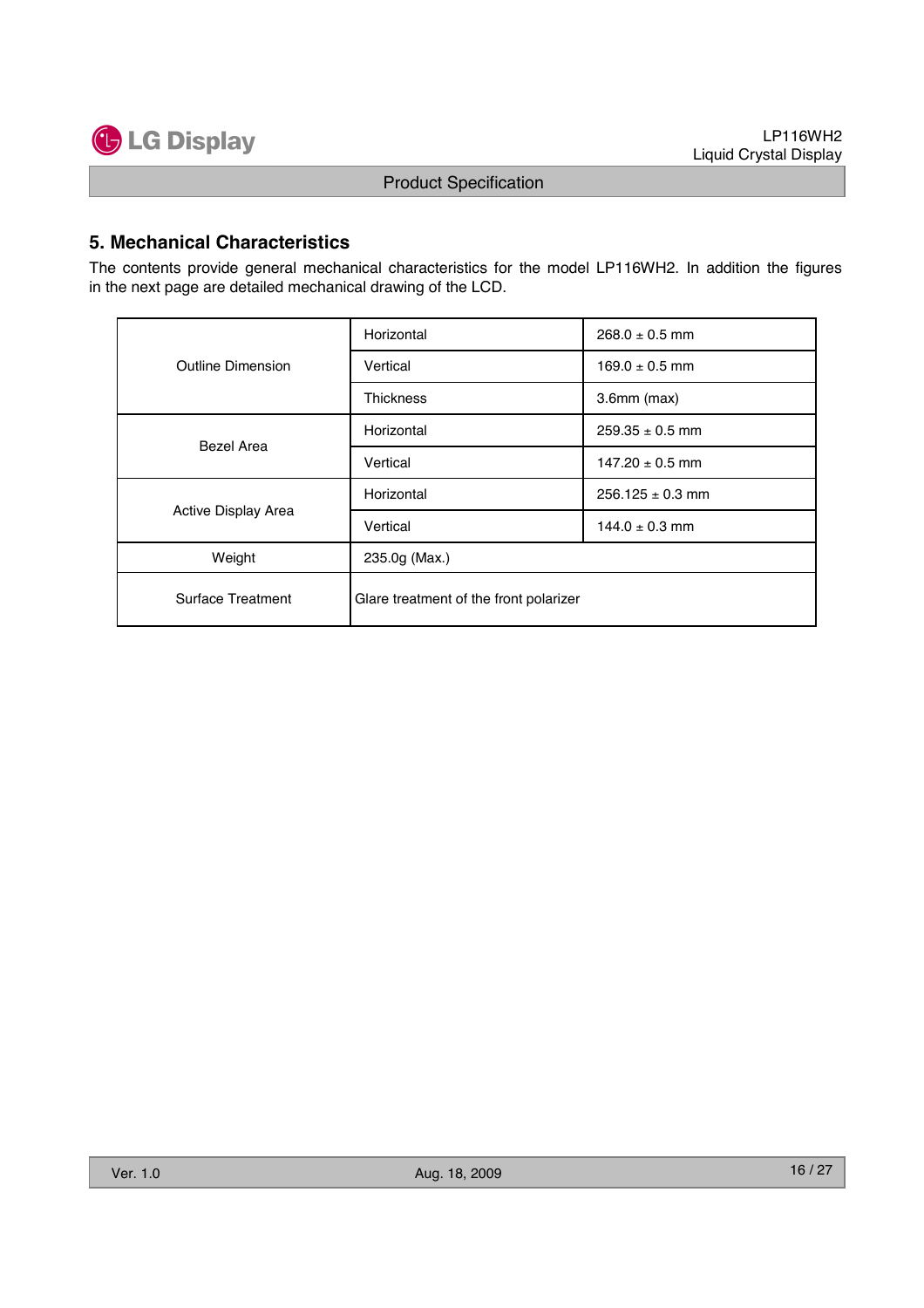# **C** LG Display

#### LP116WH2 Liquid Crystal Display

#### Product Specification

#### <FRONT VIEW>



Ver. 1.0 Aug. 18, 2009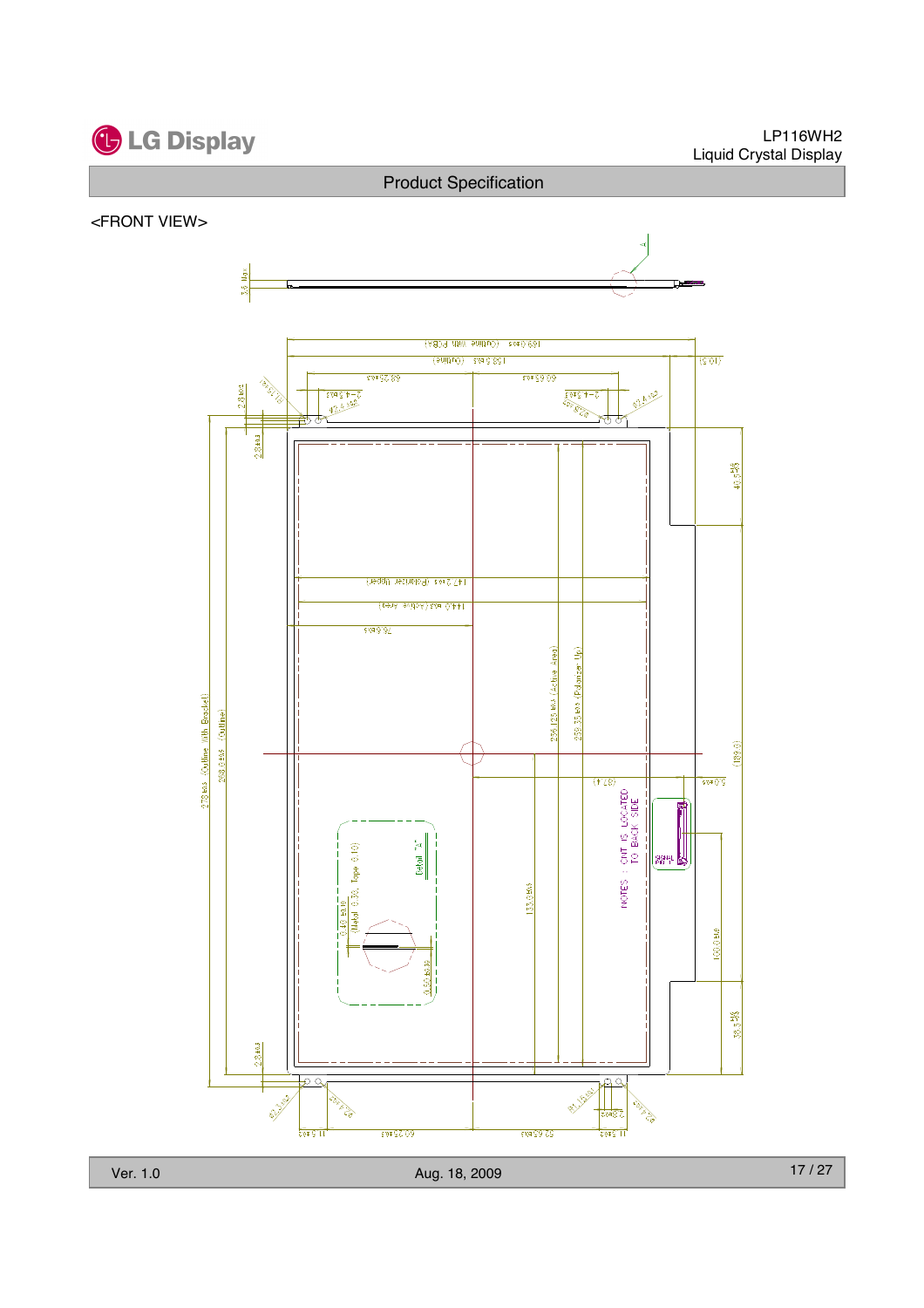

#### <REAR VIEW>

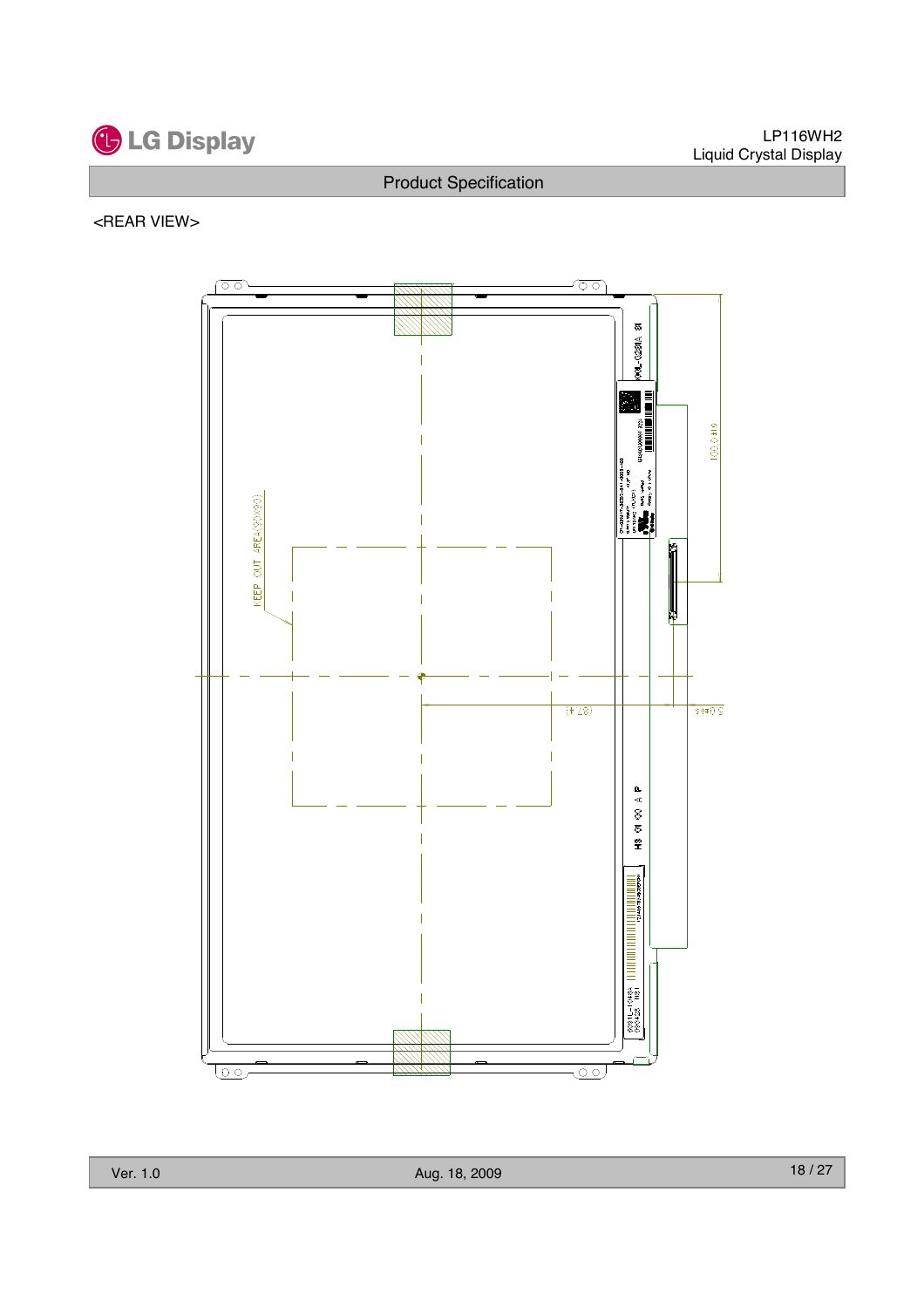

#### [ DETAIL INFORMATION OF PPID LABEL AND REVISION CODE ]

| CN-059JWT-56252-941-0005-A00<br>$D/PN$ : 059JWT<br>11.6" HD<br>LP116WH2 (TL)(C1)                                    | * PPID Label Revision |
|---------------------------------------------------------------------------------------------------------------------|-----------------------|
| 15494C1300001 322A<br>$\boldsymbol{\boldsymbol{H}}$ us<br>RoHS Verified<br>Factory ID : LPLNJ<br><b>Bid Display</b> | $13.5$ mm             |
|                                                                                                                     |                       |
| 55 mm                                                                                                               |                       |

\* PPID Label Revision :

It is subject to change with Dell event. Please refer to the below table for detail.

| Classification | No Change | 1st Revision | 2nd Revision    | $\sim$ $\sim$ $\sim$ | 9th Revision    | $\cdots$ |
|----------------|-----------|--------------|-----------------|----------------------|-----------------|----------|
| SST(WS)        | X00       | X01          | X02             | $\cdots$             | A09             | $\cdots$ |
| PT(ES)         | X10       | X11          | X <sub>12</sub> | $\cdots$             | A <sub>19</sub> | $\cdots$ |
| ST(CS)         | X20       | X21          | X22             | $\cdots$             | A29             | $\cdots$ |
| XB(MP)         | A00       | A01          | A02             | $\cdots$             | A09             | $\cdots$ |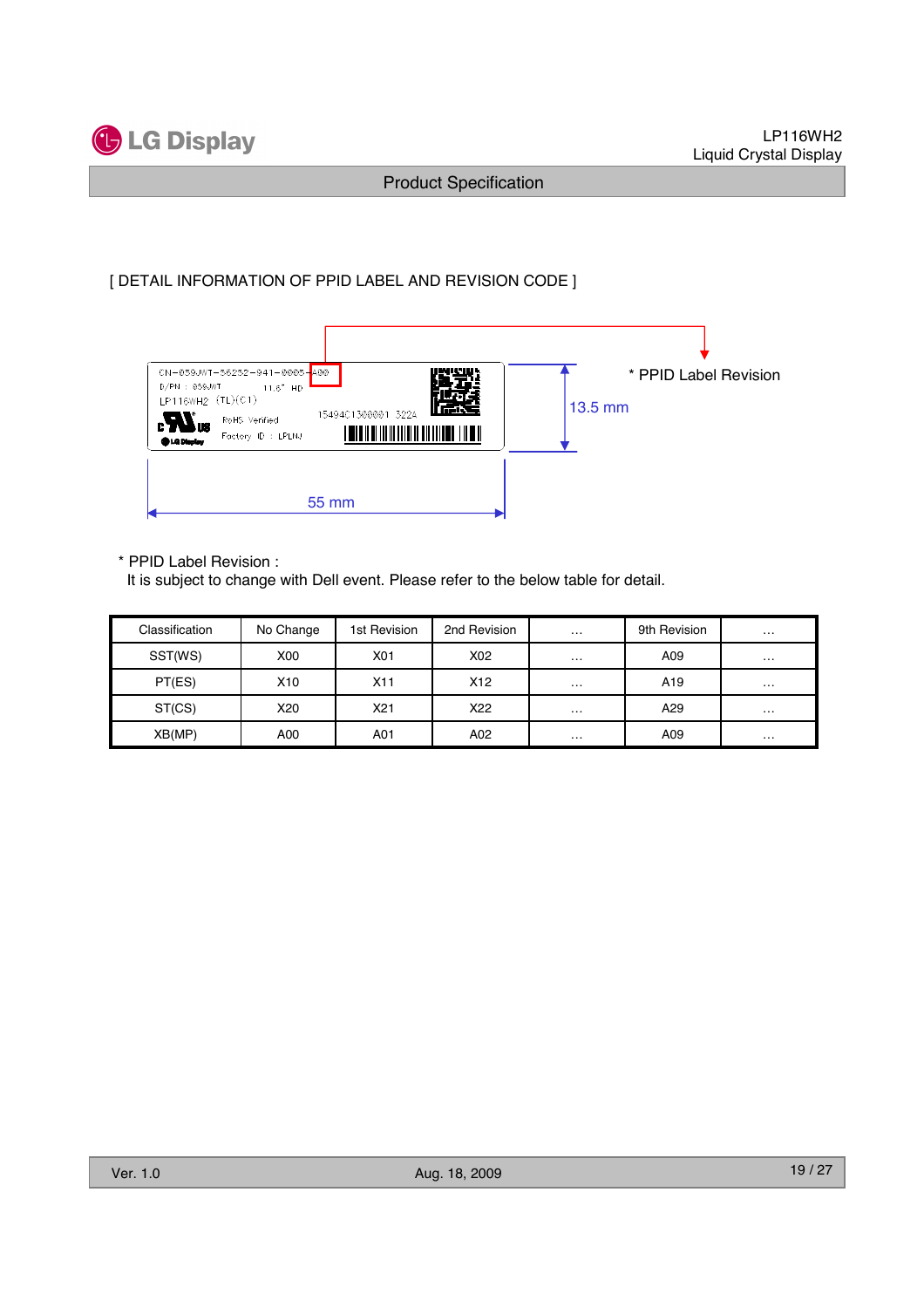

## **6. Reliability**

Environment test condition

| No.            | <b>Test Item</b>                            | Conditions                                                                                       |
|----------------|---------------------------------------------|--------------------------------------------------------------------------------------------------|
| 1.             | High temperature storage test               | Ta= $60^{\circ}$ C, 240h                                                                         |
| 2              | Low temperature storage test                | Ta= $-20^{\circ}$ C, 240h                                                                        |
| 3              | High temperature operation test             | Ta= 50°C, 50%RH, 240h                                                                            |
| 4              | Low temperature operation test              | $Ta = 0^{\circ}C$ , 240h                                                                         |
| 5              | Vibration test (non-operating)              | Random, 1.0Grms, X, Y, Z Direction<br>Test time: each direction 1 hour                           |
| 6              | Shock test (non-operating)                  | Half sine wave, 180G, 2ms<br>one shock of each six faces(I.e. run 180G 6ms<br>for all six faces) |
| $\overline{7}$ | Altitude<br>operating<br>storage / shipment | $0 \sim 10,000$ feet (3,048m) 24Hr<br>$0 \sim 40,000$ feet (12,192m) 24Hr                        |

{ Result Evaluation Criteria }

There should be no change which might affect the practical display function when the display quality test is conducted under normal operating condition.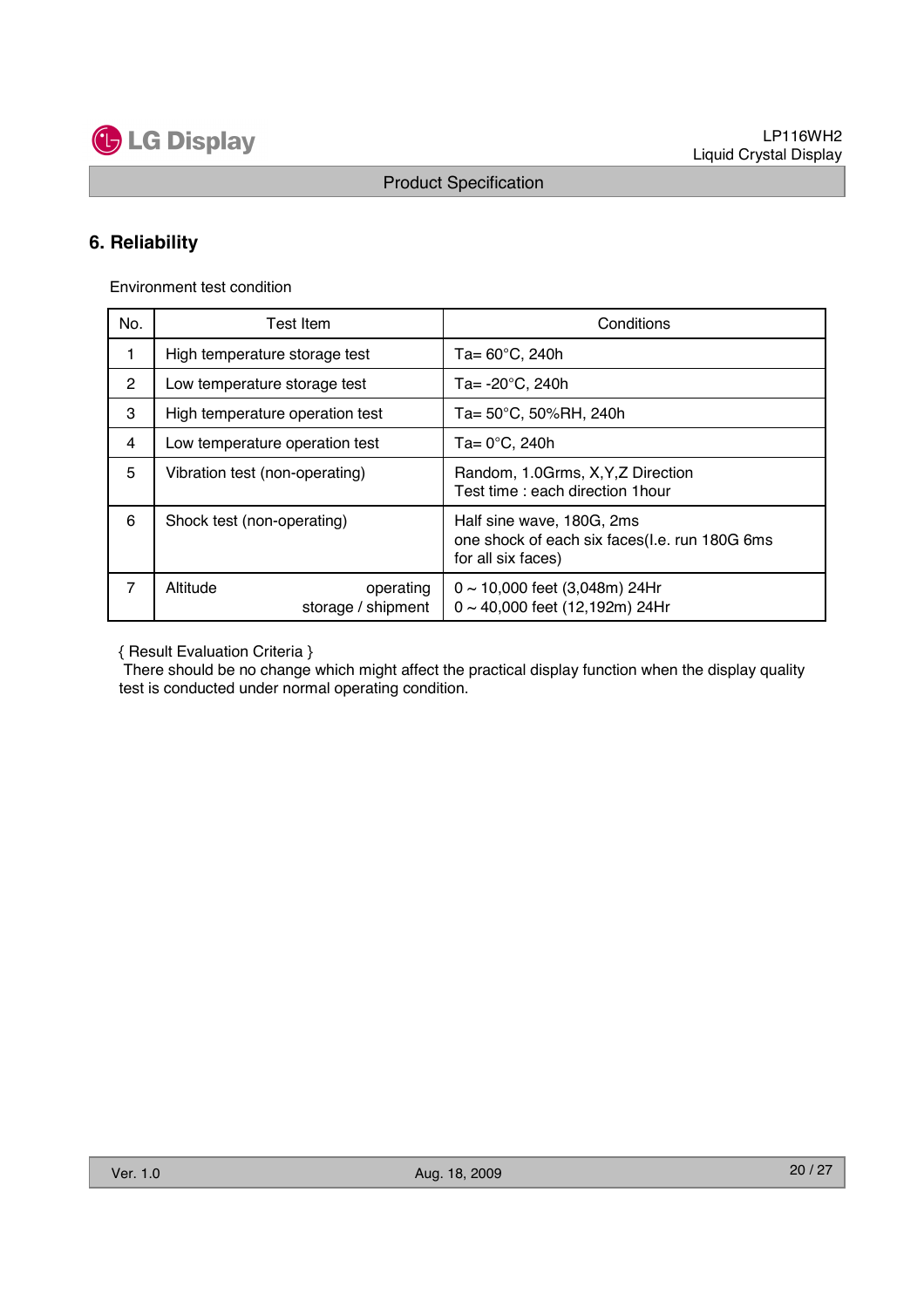

#### **7. International Standards**

#### **7-1. Safety**

a) UL 60950-1:2003, First Edition, Underwriters Laboratories, Inc., Standard for Safety of Information Technology Equipment. b) CAN/CSA C22.2, No. 60950-1-03 1st Ed. April 1, 2003, Canadian Standards Association, Standard for Safety of Information Technology Equipment. c) EN 60950-1:2001, First Edition, European Committee for Electrotechnical Standardization(CENELEC) European Standard for Safety of Information Technology Equipment.

#### **7-2. EMC**

a) ANSI C63.4 "Methods of Measurement of Radio-Noise Emissions from Low-Voltage Electrical and Electrical Equipment in the Range of 9kHZ to 40GHz. "American National Standards Institute(ANSI), 1992

b) C.I.S.P.R "Limits and Methods of Measurement of Radio Interface Characteristics of Information Technology Equipment." International Special Committee on Radio Interference.

c) EN 55022 "Limits and Methods of Measurement of Radio Interface Characteristics of Information Technology Equipment." European Committee for Electrotechnical Standardization.(CENELEC), 1998 ( Including A1: 2000 )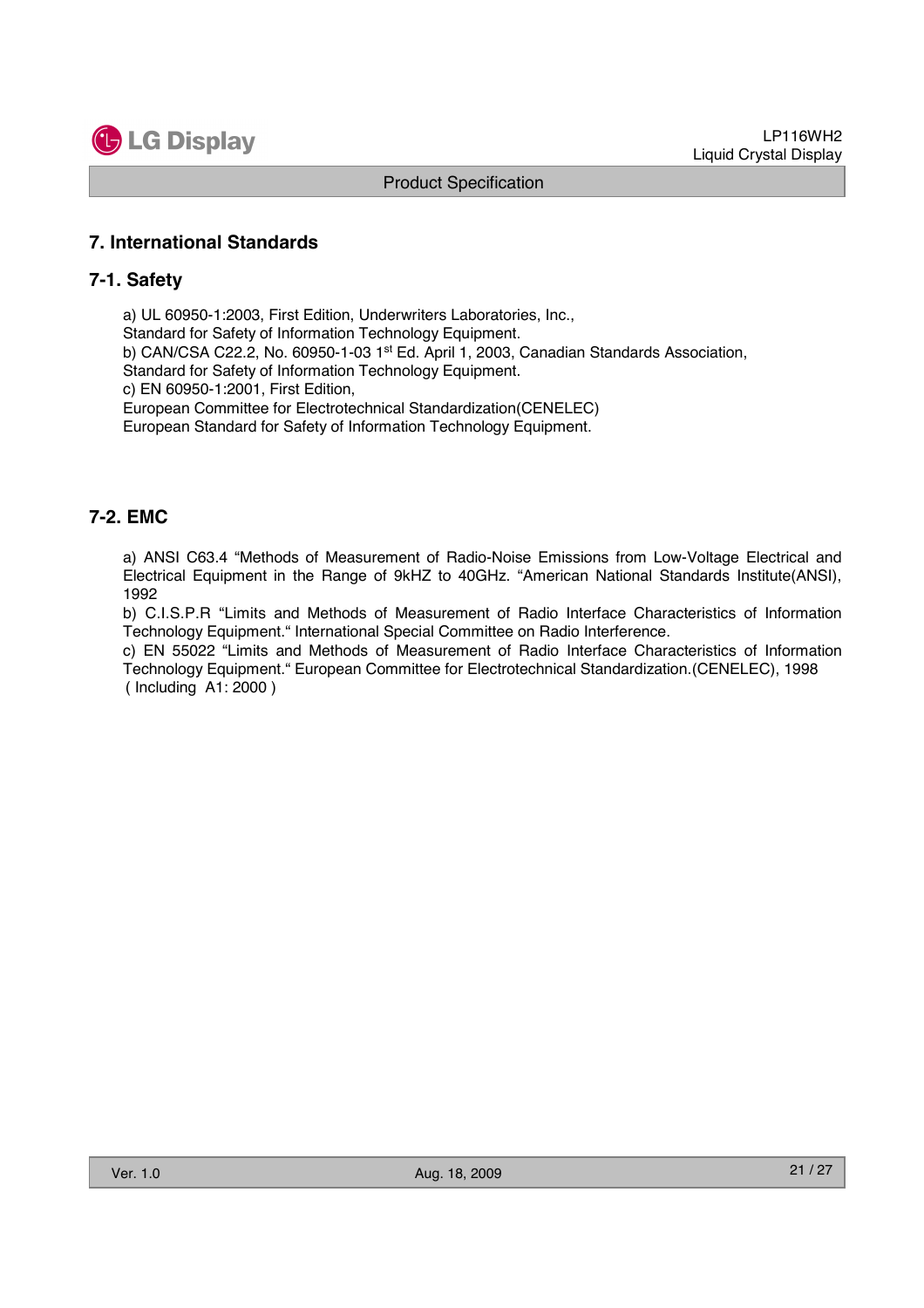

#### **8. Packing**

#### **8-1. Designation of Lot Mark**

a) Lot Mark



| A,B,C: SIZE(INCH) |
|-------------------|
| E : MONTH         |

D : YEAR  $F \sim M$  : SERIAL NO.

Note

1. YEAR

| Year | 2001 | 2002 | 2003 | 2004 | 2005 | 2006 | 2007 | 2008 | 2009 | 2010 |
|------|------|------|------|------|------|------|------|------|------|------|
| Mark |      |      |      |      |      |      |      |      |      |      |

#### 2. MONTH

| Month | Jan | Feb | Mar | Apr | May | Jun | Jul | Aug | Sep | Oct | Nov    | Dec |
|-------|-----|-----|-----|-----|-----|-----|-----|-----|-----|-----|--------|-----|
| Mark  |     | -   |     |     | ~   |     |     |     |     |     | г<br>▫ | ◡   |

b) Location of Lot Mark

Serial No. is printed on the label. The label is attached to the backside of the LCD module. This is subject to change without prior notice.

#### **8-2. Packing Form**

- a) Package quantity in one box : 30 pcs
- b) Box Size : 480 x 388 x 240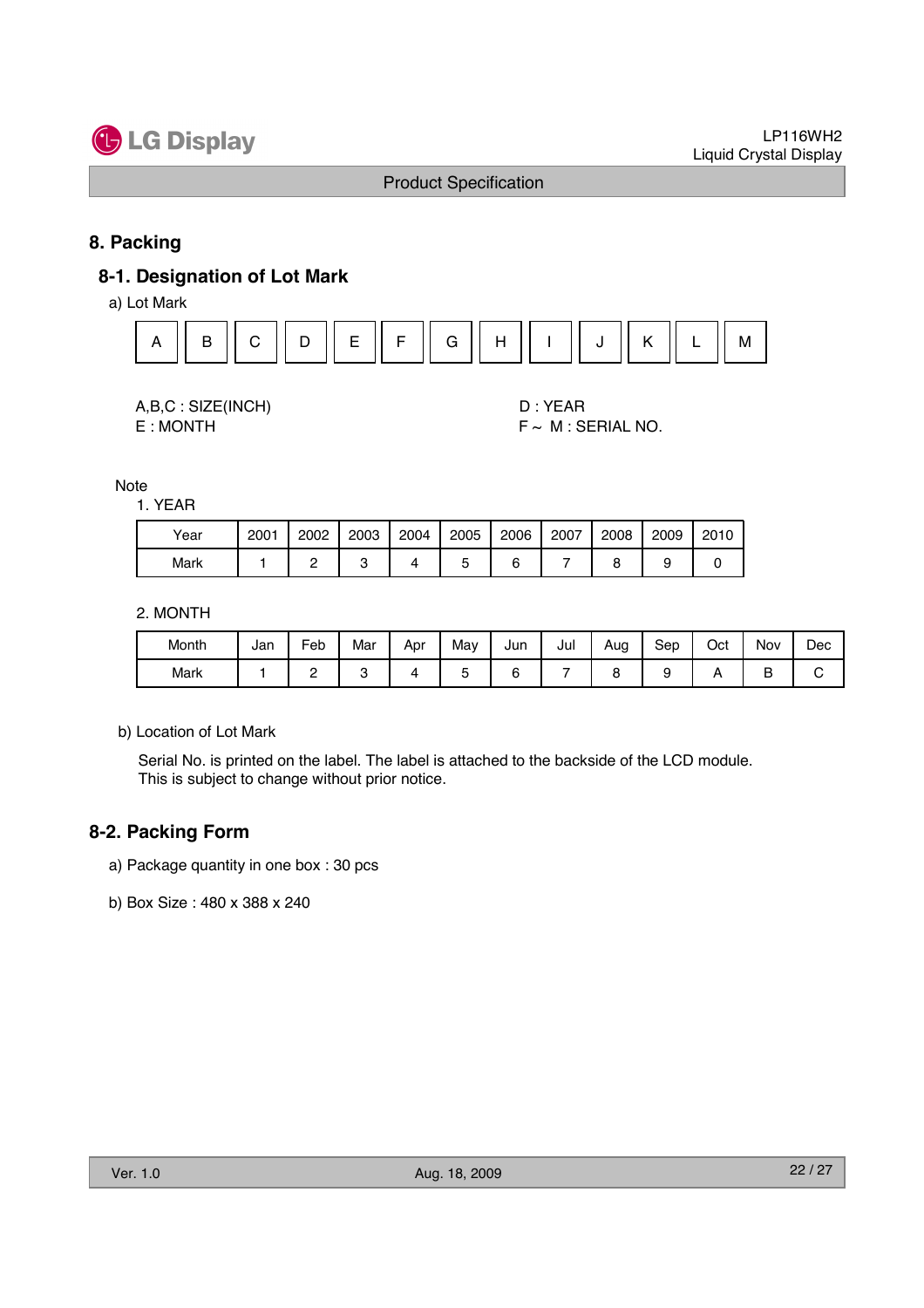

## **9. PRECAUTIONS**

Please pay attention to the followings when you use this TFT LCD module.

## **9-1. MOUNTING PRECAUTIONS**

- (1) You must mount a module using holes arranged in four corners or four sides.
- (2) You should consider the mounting structure so that uneven force (ex. Twisted stress) is not applied to the module. And the case on which a module is mounted should have sufficient strength so that external force is not transmitted directly to the module.
- (3) Please attach the surface transparent protective plate to the surface in order to protect the polarizer. Transparent protective plate should have sufficient strength in order to the resist external force.
- (4) You should adopt radiation structure to satisfy the temperature specification.
- (5) Acetic acid type and chlorine type materials for the cover case are not desirable because the former generates corrosive gas of attacking the polarizer at high temperature and the latter causes circuit break by electro-chemical reaction.
- (6) Do not touch, push or rub the exposed polarizers with glass, tweezers or anything harder than HB pencil lead. And please do not rub with dust clothes with chemical treatment. Do not touch the surface of polarizer for bare hand or greasy cloth.(Some cosmetics are detrimental to the polarizer.)
- (7) When the surface becomes dusty, please wipe gently with absorbent cotton or other soft materials like chamois soaks with petroleum benzene. Normal-hexane is recommended for cleaning the adhesives used to attach front / rear polarizers. Do not use acetone, toluene and alcohol because they cause chemical damage to the polarizer.
- (8) Wipe off saliva or water drops as soon as possible. Their long time contact with polarizer causes deformations and color fading.
- (9) Do not open the case because inside circuits do not have sufficient strength.

## **9-2. OPERATING PRECAUTIONS**

- (1) The spike noise causes the mis-operation of circuits. It should be lower than following voltage :  $V=\pm 200$ mV(Over and under shoot voltage)
- (2) Response time depends on the temperature.(In lower temperature, it becomes longer.)
- (3) Brightness depends on the temperature. (In lower temperature, it becomes lower.) And in lower temperature, response time(required time that brightness is stable after turned on) becomes longer.
- (4) Be careful for condensation at sudden temperature change. Condensation makes damage to polarizer or electrical contacted parts. And after fading condensation, smear or spot will occur.
- (5) When fixed patterns are displayed for a long time, remnant image is likely to occur.
- (6) Module has high frequency circuits. Sufficient suppression to the electromagnetic interference shall be done by system manufacturers. Grounding and shielding methods may be important to minimized the interference.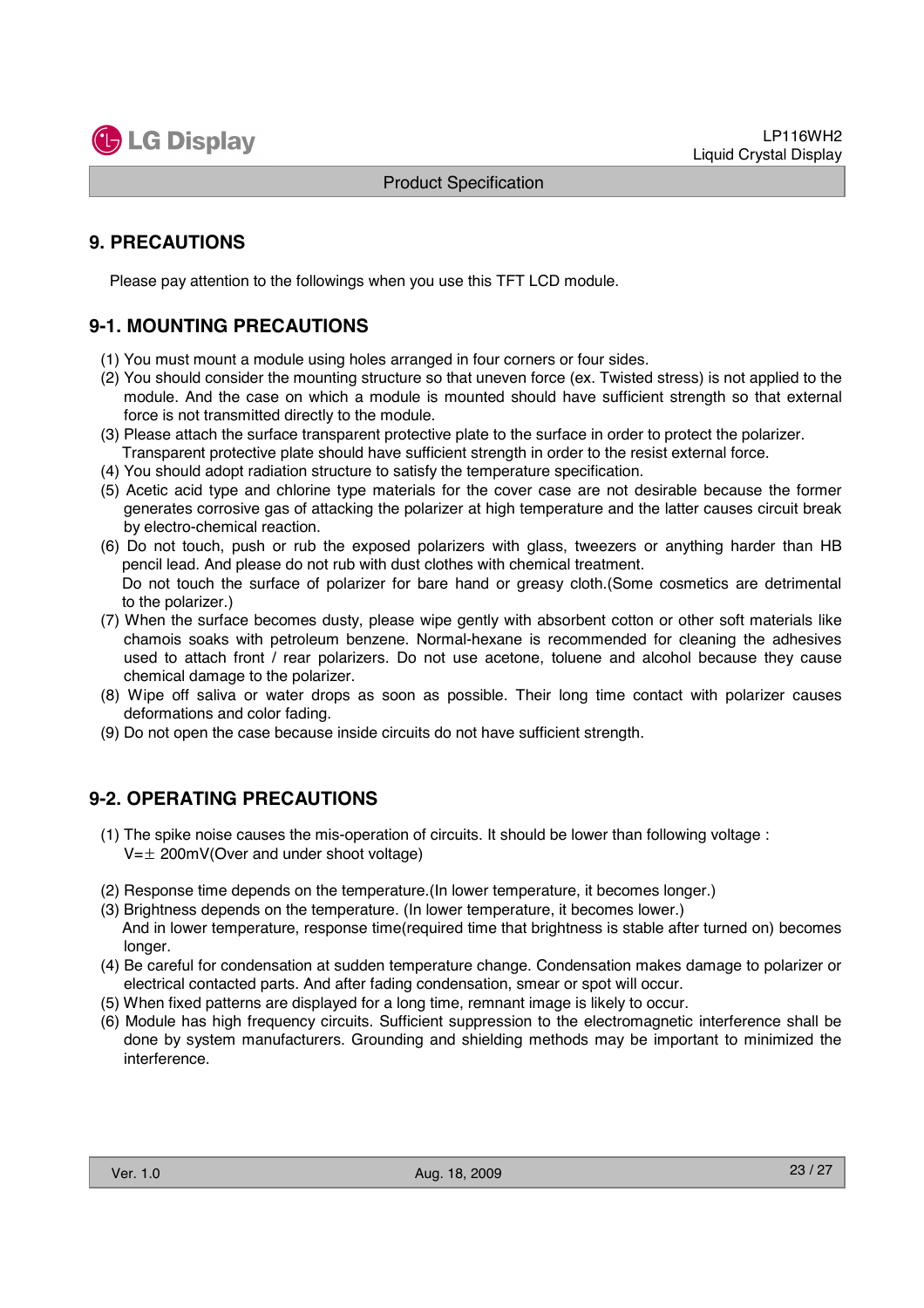

#### **9-3. ELECTROSTATIC DISCHARGE CONTROL**

Since a module is composed of electronic circuits, it is not strong to electrostatic discharge. Make certain that treatment persons are connected to ground through wrist band etc. And don't touch interface pin directly.

## **9-4. PRECAUTIONS FOR STRONG LIGHT EXPOSURE**

Strong light exposure causes degradation of polarizer and color filter.

## **9-5. STORAGE**

When storing modules as spares for a long time, the following precautions are necessary.

- (1) Store them in a dark place. Do not expose the module to sunlight or fluorescent light. Keep the temperature between 5°C and 35°C at normal humidity.
- (2) The polarizer surface should not come in contact with any other object. It is recommended that they be stored in the container in which they were shipped.

## **9-6. HANDLING PRECAUTIONS FOR PROTECTION FILM**

- (1) When the protection film is peeled off, static electricity is generated between the film and polarizer. This should be peeled off slowly and carefully by people who are electrically grounded and with well ion-blown equipment or in such a condition, etc.
- (2) The protection film is attached to the polarizer with a small amount of glue. If some stress is applied to rub the protection film against the polarizer during the time you peel off the film, the glue is apt to remain on the polarizer.

Please carefully peel off the protection film without rubbing it against the polarizer.

- (3) When the module with protection film attached is stored for a long time, sometimes there remains a very small amount of glue still on the polarizer after the protection film is peeled off.
- (4) You can remove the glue easily. When the glue remains on the polarizer surface or its vestige is recognized, please wipe them off with absorbent cotton waste or other soft material like chamois soaked with normal-hexane.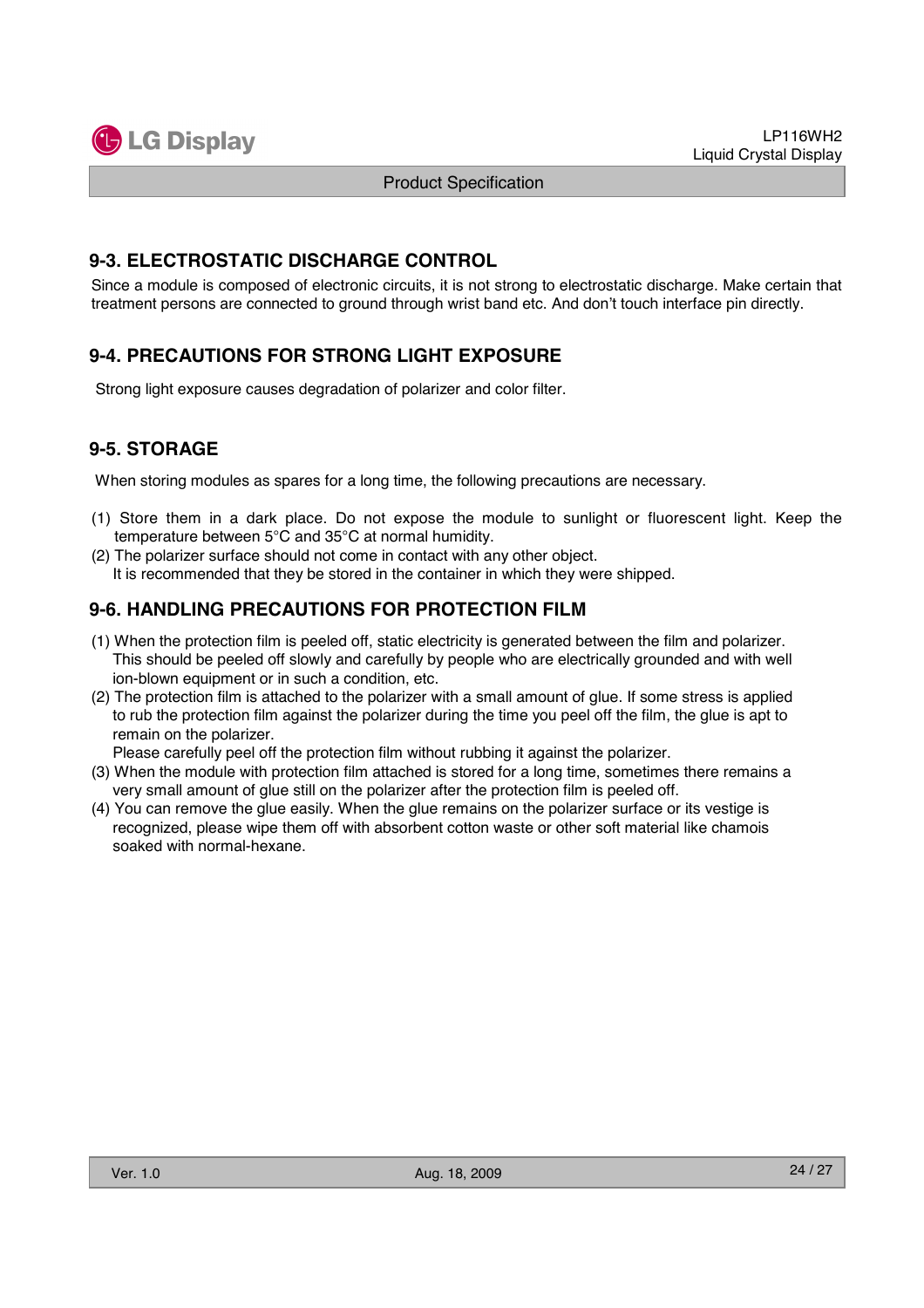

# **APPENDIX A. Enhanced Extended Display Identification Data (EEDIDTM) 1/3**

|                                | <b>Byte</b><br>(Dec) | <b>Byte</b><br>(Hex) | <b>Field Name and Comments</b>                                                                      | <b>Value</b><br>(Hex)    | <b>Value</b><br>(Bin) |
|--------------------------------|----------------------|----------------------|-----------------------------------------------------------------------------------------------------|--------------------------|-----------------------|
|                                | 0                    | 00                   | Header                                                                                              | 00                       | 00000000              |
|                                | $\mathbf{1}$         | 01                   | Header                                                                                              | FF                       | 11111111              |
|                                | $\overline{c}$       | 02                   | Header                                                                                              | FF                       | 11111111              |
| Header                         | 3                    | 03                   | Header                                                                                              | FF                       | 11111111              |
|                                | $\overline{4}$       | 04                   | Header                                                                                              | FF                       | 11111111              |
|                                | $\sqrt{5}$           | 05                   | Header                                                                                              | FF                       | 11111111              |
|                                | 6                    | 06                   | Header                                                                                              | FF                       | 11111111              |
|                                | $\overline{7}$       | 07                   | Header                                                                                              | $\bf{00}$                | 00000000              |
|                                | $\,$ 8 $\,$          | 08                   | EISA manufacture code (3 Character ID)<br>LGD                                                       | 30                       | 00110000              |
| <b>EDID</b>                    | 9                    | 09                   | EISA manufacture code (Compressed ASC II)                                                           | E4                       | 11100100              |
|                                | 10                   | 0A                   | Panel Supplier Reserved - Product Code<br>021Eh                                                     | 1E                       | 00011110              |
|                                | 11                   | 0B                   | (Hex. LSB first)                                                                                    | 02                       | 00000010              |
|                                | 12                   | 0C                   | LCD Module Serial No - Preferred but Optional ("0" If not used)                                     | 00                       | 00000000              |
| Version                        | 13                   | 0 <sub>D</sub>       | LCD Module Serial No - Preferred but Optional ("0" If not used)                                     | 00                       | 00000000              |
|                                | 14                   | 0E                   | LCD Module Serial No - Preferred but Optional ("0" If not used)                                     | 00                       | 00000000              |
|                                | 15                   | 0F                   | LCD Module Serial No - Preferred but Optional ("0" If not used)                                     | $\bf{00}$                | 00000000              |
|                                | 16                   | 10                   | 00 weeks<br>Week of Manufacture                                                                     | 00                       | 00000000              |
| Vendor / Product               | 17                   | 11                   | Year of Manufacture<br>2009 years                                                                   | 13                       | 00010011              |
|                                | 18                   | 12                   | EDID structure version $# = 1$                                                                      | 01                       | 00000001              |
|                                | 19                   | 13                   | EDID revision $# = 3$                                                                               | 03                       | 00000011              |
|                                | 20                   | 14                   | Video input Definition = Digital signal                                                             | 80                       | 10000000              |
|                                | 21                   | 15                   | Max H image size (Rounded cm) = $26$ cm                                                             | 1A                       | 00011010              |
|                                | 22                   | 16                   | Max V image size (Rounded cm) = $14 \text{ cm}$                                                     | 0E                       | 00001110              |
| Display                        | 23                   | 17                   | Display gamma = $(gamma*100)-100 = Example:(2.2*100)-100=120 = 2.2$ Gamma                           | 78                       | 01111000              |
| Parameters                     | 24                   | 18                   | Feature Support (no_DPMS, no_Active Off/Very Low Power, RGB color display,<br>Timing BLK 1,no_ GTF) | 0A                       | 00001010              |
|                                | 25                   | 19                   | Red/Green Low Bits (RxRy/GxGy)                                                                      | 08                       | 00001000              |
| <b>Panel Color Coordinates</b> | 26                   | 1A                   | Blue/White Low Bits (BxBy/WxWy)                                                                     | 85                       | 10000101              |
|                                | 27                   | 1B                   | Red X<br>$Rx = 0.582$                                                                               | 95                       | 10010101              |
|                                | 28                   | 1C                   | Red Y<br>$Ry = 0.344$                                                                               | 58                       | 01011000              |
|                                | 29                   | 1D                   | Green X<br>$Gx = 0.326$                                                                             | 53                       | 01010011              |
|                                | 30                   | 1E                   | Green Y<br>$Gy = 0.547$                                                                             | 8C                       | 10001100              |
|                                | 31                   | 1F                   | Blue X<br>$Bx = 0.158$                                                                              | 28                       | 00101000              |
|                                | 32                   | 20                   | Blue Y<br>$By = 0.137$                                                                              | 23                       | 00100011              |
|                                | 33                   | 21                   | White X<br>$Wx = 0.313$                                                                             | 50                       | 01010000              |
|                                | 34                   | 22                   | White Y<br>$Wy = 0.329$                                                                             | 54                       | 01010100              |
|                                | 35                   | 23                   | Established timing 1 (00h if not used)                                                              | 00                       | 00000000              |
| ished<br>Tinin<br>mna          | 36                   | 24                   | Established timing 2 (00h if not used)                                                              | 00                       | 00000000              |
|                                | 37                   | 25                   | Manufacturer's timings (00h if not used)                                                            | $\bf{00}$                | 00000000              |
|                                | 38                   | 26                   | Standard timing ID1 (01h if not used)                                                               | 01                       | 00000001              |
|                                | 39                   | 27                   | Standard timing ID1 (01h if not used)                                                               | 01                       | 00000001              |
|                                | 40                   | 28                   | Standard timing ID2 (01h if not used)                                                               | 01                       | 00000001              |
|                                | 41                   | ${\bf 29}$           | Standard timing ID2 (01h if not used)                                                               | $\overline{\mathbf{01}}$ | 00000001              |
|                                | 42                   | 2A                   | Standard timing ID3 (01h if not used)                                                               | 01                       | 00000001              |
| <b>Standard Timing ID</b>      | 43                   | 2B                   | Standard timing ID3 (01h if not used)                                                               | 01                       | 00000001              |
|                                | 44                   | 2C                   | Standard timing ID4 (01h if not used)                                                               | 01                       | 00000001              |
|                                | 45                   | 2D                   | Standard timing ID4 (01h if not used)                                                               | 01                       | 00000001              |
|                                | 46                   | 2E                   | Standard timing ID5 (01h if not used)                                                               | 01                       | 00000001              |
|                                | 47                   | 2F                   | Standard timing ID5 (01h if not used)                                                               | 01                       | 00000001              |
|                                | 48                   | 30                   | Standard timing ID6 (01h if not used)                                                               | 01                       | 00000001              |
|                                | 49                   | 31                   | Standard timing ID6 (01h if not used)                                                               | 01                       | 00000001              |
|                                | 50                   | 32                   | Standard timing ID7 (01h if not used)                                                               | 01                       | 00000001              |
|                                | 51                   | 33                   | Standard timing ID7 (01h if not used)                                                               | 01                       | 00000001              |
|                                | 52                   | 34                   | Standard timing ID8 (01h if not used)                                                               | 01                       | 00000001              |
|                                | 53                   | 35                   | Standard timing ID8 (01h if not used)                                                               | 01                       | 00000001              |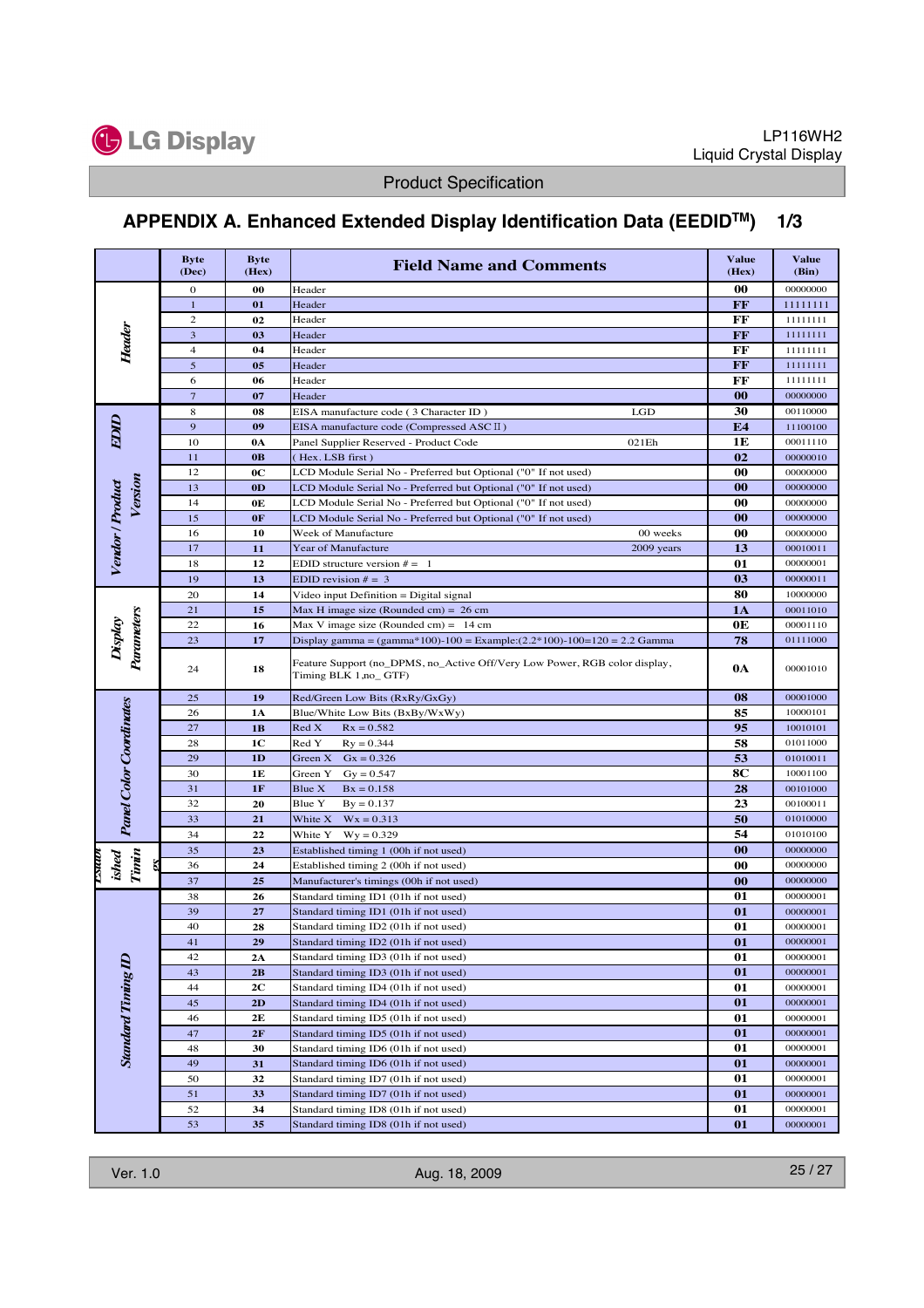

# **APPENDIX A. Enhanced Extended Display Identification Data (EEDIDTM) 2/3**

| Pixel Clock/10,000 (LSB)<br>71.1 MHz<br>11000110<br>54<br>36<br>C6<br>55<br>37<br>1B<br>00011011<br>Pixel Clock/10,000 (MSB)<br>38<br>Horizontal Active<br>56<br>01010110<br>56<br>(lower 8 bits)<br>1366 Pix<br>57<br>39<br>84<br>132 Pixe<br>Horizontal Blanking(Thp-HA)<br>(lower 8 bits)<br>10000100<br>Horizontal Active / Horizontal Blanking(Thp-HA) (upper 4:4bits)<br>50<br>01010000<br>58<br>3A<br>00<br>59<br>3B<br><b>Vertical Avtive</b><br>768 L<br>00000000<br><b>Tining Descriptor #1</b><br>60<br>3 <sub>C</sub><br>22 Lines<br>16<br>00010110<br>Vertical Blanking (Tvp-HA) (DE Blanking typ.for DE only panels)<br>30<br>61<br>3D<br>Vertical Active: Vertical Blanking (Tvp-HA) (upper 4:4bits)<br>00110000<br>62<br>3E<br>30<br>Horizontal Sync. Offset (Thfp)<br>48 Pi<br>00110000<br>3F<br>20<br>63<br>32 Pix<br>Horizontal Sync Pulse Width (HSPW)<br>00100000<br>40<br>Vertical Sync Offset(Tvfp): Sync Width (VSPW)<br>3 Lines: 5 Line<br>35<br>64<br>00110101<br>0 <sub>0</sub><br>65<br>41<br>Horizontal Vertical Sync Offset/Width<br>(upper 2bits)<br>00000000<br>42<br>00<br>00000000<br>66<br>Horizontal Image Size (mm)<br>256<br>67<br>90<br>43<br>Vertical Image Size<br>144<br>(mm)<br>10010000<br>44<br>Horizontal Image Size / Vertical Image Size<br>10<br>00010000<br>68<br>45<br>00<br>69<br>Horizontal Border = 0 (Zero for Notebook LCD)<br>00000000<br>70<br>00<br>46<br>Vertical Border = $0$<br>(Zero for Notebook LCD)<br>00000000<br>Non-Interlace, Normal display, no stereo, Digital Separate (Vsync_NEG, Hsync_POS),<br>1B<br>00011011<br>71<br>47<br>DE only note: LSB is set to '1' if panel is DE-timing only. H/V can be ignored.<br>C6<br>72<br>71.1 MHz<br>48<br>Pixel Clock/10,000 (LSB)<br>11000110<br>73<br>1B<br>49<br>Pixel Clock/10,000 (MSB)<br>00011011<br>74<br><b>Horizontal Active</b><br>(lower 8 bits)<br>56<br>1366 Pix<br>01010110<br>4A<br>75<br>84<br>4B<br>Horizontal Blanking(Thp-HA)<br>(lower 8 bits)<br>132 Pixe<br>10000100<br>50<br>4C<br>76<br>Horizontal Active / Horizontal Blanking(Thp-HA) (upper 4:4bits)<br>01010000<br>77<br>00<br><b>Vertical Avtive</b><br>768 L<br>4D<br>00000000<br><b>Timing Descriptor #2</b><br>78<br>16<br>22 Lines<br>4E<br>Vertical Blanking (Tvp-HA) (DE Blanking typ.for DE only panels)<br>00010110<br>79<br>Vertical Active: Vertical Blanking (Tvp-HA) (upper 4:4bits)<br>30<br>$4F$<br>00110000<br>80<br>30<br>Horizontal Sync. Offset (Thfp)<br>48 Pi<br>50<br>00110000<br>20<br>81<br>Horizontal Sync Pulse Width (HSPW)<br>32 Pix<br>51<br>00100000<br>82<br>Vertical Sync Offset(Tvfp): Sync Width (VSPW)<br>3 Lines: 5 Line<br>35<br>52<br>00110101<br>83<br>00<br>Horizontal Vertical Sync Offset/Width<br>53<br>(upper 2bits)<br>00000000<br>84<br>00<br>54<br>Horizontal Image Size (mm)<br>256<br>00000000<br>90<br>85<br>55<br>Vertical Image Size<br>144<br>(mm)<br>10010000<br>10<br>86<br>Horizontal Image Size / Vertical Image Size<br>56<br>00010000<br>00<br>87<br>Horizontal Border = $0$ (Zero for Notebook LCD)<br>57<br>00000000<br>88<br>58<br>Vertical Border = $0$<br>(Zero for Notebook LCD)<br>00<br>00000000<br>Non-Interlace, Normal display, no stereo, Digital Separate (Vsync_NEG, Hsync_POS),<br>89<br>59<br>1B<br>00011011<br>DE only note: LSB is set to '1' if panel is DE-timing only. H/V can be ignored.<br>Flag<br>00<br>90<br>5A<br>00000000<br>91<br>5B<br>00<br>00000000<br>Flag<br>5С<br>Flag<br>00<br>92<br>00000000<br>93<br>5 <sub>D</sub><br>FE<br>11111110<br>Data Type Tag: Alphanumeric Data String (ASCII String)<br>00<br>94<br>5E<br>Flag<br>00000000<br><b>Tining Descriptor #3</b><br>95<br>5<br>35<br>00110101<br>5F<br>Dell $P/N$ 1st Character =<br>9<br>39<br>96<br>60<br>00111001<br>Dell P/N 2nd Character =<br>$\mathbf{J}$<br>97<br>4A<br>01001010<br>61<br>Dell $P/N$ 3rd Character =<br>57<br>98<br>62<br>Dell $P/N$ 4th Character =<br>W<br>01010111<br>99<br>$\mathbf T$<br>54<br>01010100<br>63<br>Dell P/N 5th Character =<br>80<br>100<br>64<br><b>EDID Revision</b><br>10000000<br><b>Build Name</b><br>$\hspace{0.1cm} = \hspace{0.1cm}$<br>$MP(X-Build)$ , Revision $# = A00$<br>65<br>31<br>00110001<br>101<br>Manufacturer $P/N =$<br>$\mathbf{1}$<br>31<br>102<br>66<br>Manufacturer $P/N =$<br>1<br>00110001<br>103<br>36<br>00110110<br>67<br>Manufacturer $P/N =$<br>6<br>W<br>57<br>104<br>68<br>Manufacturer $P/N =$<br>01010111<br>48<br>105<br>69<br>H<br>01001000<br>Manufacturer $P/N =$<br>32<br>$\overline{c}$<br>00110010<br>106<br>6A<br>Manufacturer P/N =<br>107<br>0A<br>00001010<br>Manufacturer P/N(If<13 char--> 0Ah, then terminate with ASC $\mathbb{I}$ code 0Ah, set remaining<br>6 <b>B</b> | <b>Byte</b><br>(Dec) | <b>Byte</b><br>(Hex) | <b>Field Name and Comments</b> | <b>Value</b><br>(Hex) | <b>Value</b><br>(Bin) |
|--------------------------------------------------------------------------------------------------------------------------------------------------------------------------------------------------------------------------------------------------------------------------------------------------------------------------------------------------------------------------------------------------------------------------------------------------------------------------------------------------------------------------------------------------------------------------------------------------------------------------------------------------------------------------------------------------------------------------------------------------------------------------------------------------------------------------------------------------------------------------------------------------------------------------------------------------------------------------------------------------------------------------------------------------------------------------------------------------------------------------------------------------------------------------------------------------------------------------------------------------------------------------------------------------------------------------------------------------------------------------------------------------------------------------------------------------------------------------------------------------------------------------------------------------------------------------------------------------------------------------------------------------------------------------------------------------------------------------------------------------------------------------------------------------------------------------------------------------------------------------------------------------------------------------------------------------------------------------------------------------------------------------------------------------------------------------------------------------------------------------------------------------------------------------------------------------------------------------------------------------------------------------------------------------------------------------------------------------------------------------------------------------------------------------------------------------------------------------------------------------------------------------------------------------------------------------------------------------------------------------------------------------------------------------------------------------------------------------------------------------------------------------------------------------------------------------------------------------------------------------------------------------------------------------------------------------------------------------------------------------------------------------------------------------------------------------------------------------------------------------------------------------------------------------------------------------------------------------------------------------------------------------------------------------------------------------------------------------------------------------------------------------------------------------------------------------------------------------------------------------------------------------------------------------------------------------------------------------------------------------------------------------------------------------------------------------------------------------------------------------------------------------------------------------------------------------------------------------------------------------------------------------------------------------------------------------------------------------------------------------------------------------------------------------------------------------------------------------------------------------------------------------------------------------------------------------------------------------------------------------------------------------------------------------------------------------------------------------------------------------------------------------------------------------------------------------------------------------------------------------------------------------------------------------------------------------------------------------------------------------------------------------------------------------------------------------------------------------|----------------------|----------------------|--------------------------------|-----------------------|-----------------------|
|                                                                                                                                                                                                                                                                                                                                                                                                                                                                                                                                                                                                                                                                                                                                                                                                                                                                                                                                                                                                                                                                                                                                                                                                                                                                                                                                                                                                                                                                                                                                                                                                                                                                                                                                                                                                                                                                                                                                                                                                                                                                                                                                                                                                                                                                                                                                                                                                                                                                                                                                                                                                                                                                                                                                                                                                                                                                                                                                                                                                                                                                                                                                                                                                                                                                                                                                                                                                                                                                                                                                                                                                                                                                                                                                                                                                                                                                                                                                                                                                                                                                                                                                                                                                                                                                                                                                                                                                                                                                                                                                                                                                                                                                                                                          |                      |                      |                                |                       |                       |
|                                                                                                                                                                                                                                                                                                                                                                                                                                                                                                                                                                                                                                                                                                                                                                                                                                                                                                                                                                                                                                                                                                                                                                                                                                                                                                                                                                                                                                                                                                                                                                                                                                                                                                                                                                                                                                                                                                                                                                                                                                                                                                                                                                                                                                                                                                                                                                                                                                                                                                                                                                                                                                                                                                                                                                                                                                                                                                                                                                                                                                                                                                                                                                                                                                                                                                                                                                                                                                                                                                                                                                                                                                                                                                                                                                                                                                                                                                                                                                                                                                                                                                                                                                                                                                                                                                                                                                                                                                                                                                                                                                                                                                                                                                                          |                      |                      |                                |                       |                       |
|                                                                                                                                                                                                                                                                                                                                                                                                                                                                                                                                                                                                                                                                                                                                                                                                                                                                                                                                                                                                                                                                                                                                                                                                                                                                                                                                                                                                                                                                                                                                                                                                                                                                                                                                                                                                                                                                                                                                                                                                                                                                                                                                                                                                                                                                                                                                                                                                                                                                                                                                                                                                                                                                                                                                                                                                                                                                                                                                                                                                                                                                                                                                                                                                                                                                                                                                                                                                                                                                                                                                                                                                                                                                                                                                                                                                                                                                                                                                                                                                                                                                                                                                                                                                                                                                                                                                                                                                                                                                                                                                                                                                                                                                                                                          |                      |                      |                                |                       |                       |
|                                                                                                                                                                                                                                                                                                                                                                                                                                                                                                                                                                                                                                                                                                                                                                                                                                                                                                                                                                                                                                                                                                                                                                                                                                                                                                                                                                                                                                                                                                                                                                                                                                                                                                                                                                                                                                                                                                                                                                                                                                                                                                                                                                                                                                                                                                                                                                                                                                                                                                                                                                                                                                                                                                                                                                                                                                                                                                                                                                                                                                                                                                                                                                                                                                                                                                                                                                                                                                                                                                                                                                                                                                                                                                                                                                                                                                                                                                                                                                                                                                                                                                                                                                                                                                                                                                                                                                                                                                                                                                                                                                                                                                                                                                                          |                      |                      |                                |                       |                       |
|                                                                                                                                                                                                                                                                                                                                                                                                                                                                                                                                                                                                                                                                                                                                                                                                                                                                                                                                                                                                                                                                                                                                                                                                                                                                                                                                                                                                                                                                                                                                                                                                                                                                                                                                                                                                                                                                                                                                                                                                                                                                                                                                                                                                                                                                                                                                                                                                                                                                                                                                                                                                                                                                                                                                                                                                                                                                                                                                                                                                                                                                                                                                                                                                                                                                                                                                                                                                                                                                                                                                                                                                                                                                                                                                                                                                                                                                                                                                                                                                                                                                                                                                                                                                                                                                                                                                                                                                                                                                                                                                                                                                                                                                                                                          |                      |                      |                                |                       |                       |
|                                                                                                                                                                                                                                                                                                                                                                                                                                                                                                                                                                                                                                                                                                                                                                                                                                                                                                                                                                                                                                                                                                                                                                                                                                                                                                                                                                                                                                                                                                                                                                                                                                                                                                                                                                                                                                                                                                                                                                                                                                                                                                                                                                                                                                                                                                                                                                                                                                                                                                                                                                                                                                                                                                                                                                                                                                                                                                                                                                                                                                                                                                                                                                                                                                                                                                                                                                                                                                                                                                                                                                                                                                                                                                                                                                                                                                                                                                                                                                                                                                                                                                                                                                                                                                                                                                                                                                                                                                                                                                                                                                                                                                                                                                                          |                      |                      |                                |                       |                       |
|                                                                                                                                                                                                                                                                                                                                                                                                                                                                                                                                                                                                                                                                                                                                                                                                                                                                                                                                                                                                                                                                                                                                                                                                                                                                                                                                                                                                                                                                                                                                                                                                                                                                                                                                                                                                                                                                                                                                                                                                                                                                                                                                                                                                                                                                                                                                                                                                                                                                                                                                                                                                                                                                                                                                                                                                                                                                                                                                                                                                                                                                                                                                                                                                                                                                                                                                                                                                                                                                                                                                                                                                                                                                                                                                                                                                                                                                                                                                                                                                                                                                                                                                                                                                                                                                                                                                                                                                                                                                                                                                                                                                                                                                                                                          |                      |                      |                                |                       |                       |
|                                                                                                                                                                                                                                                                                                                                                                                                                                                                                                                                                                                                                                                                                                                                                                                                                                                                                                                                                                                                                                                                                                                                                                                                                                                                                                                                                                                                                                                                                                                                                                                                                                                                                                                                                                                                                                                                                                                                                                                                                                                                                                                                                                                                                                                                                                                                                                                                                                                                                                                                                                                                                                                                                                                                                                                                                                                                                                                                                                                                                                                                                                                                                                                                                                                                                                                                                                                                                                                                                                                                                                                                                                                                                                                                                                                                                                                                                                                                                                                                                                                                                                                                                                                                                                                                                                                                                                                                                                                                                                                                                                                                                                                                                                                          |                      |                      |                                |                       |                       |
|                                                                                                                                                                                                                                                                                                                                                                                                                                                                                                                                                                                                                                                                                                                                                                                                                                                                                                                                                                                                                                                                                                                                                                                                                                                                                                                                                                                                                                                                                                                                                                                                                                                                                                                                                                                                                                                                                                                                                                                                                                                                                                                                                                                                                                                                                                                                                                                                                                                                                                                                                                                                                                                                                                                                                                                                                                                                                                                                                                                                                                                                                                                                                                                                                                                                                                                                                                                                                                                                                                                                                                                                                                                                                                                                                                                                                                                                                                                                                                                                                                                                                                                                                                                                                                                                                                                                                                                                                                                                                                                                                                                                                                                                                                                          |                      |                      |                                |                       |                       |
|                                                                                                                                                                                                                                                                                                                                                                                                                                                                                                                                                                                                                                                                                                                                                                                                                                                                                                                                                                                                                                                                                                                                                                                                                                                                                                                                                                                                                                                                                                                                                                                                                                                                                                                                                                                                                                                                                                                                                                                                                                                                                                                                                                                                                                                                                                                                                                                                                                                                                                                                                                                                                                                                                                                                                                                                                                                                                                                                                                                                                                                                                                                                                                                                                                                                                                                                                                                                                                                                                                                                                                                                                                                                                                                                                                                                                                                                                                                                                                                                                                                                                                                                                                                                                                                                                                                                                                                                                                                                                                                                                                                                                                                                                                                          |                      |                      |                                |                       |                       |
|                                                                                                                                                                                                                                                                                                                                                                                                                                                                                                                                                                                                                                                                                                                                                                                                                                                                                                                                                                                                                                                                                                                                                                                                                                                                                                                                                                                                                                                                                                                                                                                                                                                                                                                                                                                                                                                                                                                                                                                                                                                                                                                                                                                                                                                                                                                                                                                                                                                                                                                                                                                                                                                                                                                                                                                                                                                                                                                                                                                                                                                                                                                                                                                                                                                                                                                                                                                                                                                                                                                                                                                                                                                                                                                                                                                                                                                                                                                                                                                                                                                                                                                                                                                                                                                                                                                                                                                                                                                                                                                                                                                                                                                                                                                          |                      |                      |                                |                       |                       |
|                                                                                                                                                                                                                                                                                                                                                                                                                                                                                                                                                                                                                                                                                                                                                                                                                                                                                                                                                                                                                                                                                                                                                                                                                                                                                                                                                                                                                                                                                                                                                                                                                                                                                                                                                                                                                                                                                                                                                                                                                                                                                                                                                                                                                                                                                                                                                                                                                                                                                                                                                                                                                                                                                                                                                                                                                                                                                                                                                                                                                                                                                                                                                                                                                                                                                                                                                                                                                                                                                                                                                                                                                                                                                                                                                                                                                                                                                                                                                                                                                                                                                                                                                                                                                                                                                                                                                                                                                                                                                                                                                                                                                                                                                                                          |                      |                      |                                |                       |                       |
|                                                                                                                                                                                                                                                                                                                                                                                                                                                                                                                                                                                                                                                                                                                                                                                                                                                                                                                                                                                                                                                                                                                                                                                                                                                                                                                                                                                                                                                                                                                                                                                                                                                                                                                                                                                                                                                                                                                                                                                                                                                                                                                                                                                                                                                                                                                                                                                                                                                                                                                                                                                                                                                                                                                                                                                                                                                                                                                                                                                                                                                                                                                                                                                                                                                                                                                                                                                                                                                                                                                                                                                                                                                                                                                                                                                                                                                                                                                                                                                                                                                                                                                                                                                                                                                                                                                                                                                                                                                                                                                                                                                                                                                                                                                          |                      |                      |                                |                       |                       |
|                                                                                                                                                                                                                                                                                                                                                                                                                                                                                                                                                                                                                                                                                                                                                                                                                                                                                                                                                                                                                                                                                                                                                                                                                                                                                                                                                                                                                                                                                                                                                                                                                                                                                                                                                                                                                                                                                                                                                                                                                                                                                                                                                                                                                                                                                                                                                                                                                                                                                                                                                                                                                                                                                                                                                                                                                                                                                                                                                                                                                                                                                                                                                                                                                                                                                                                                                                                                                                                                                                                                                                                                                                                                                                                                                                                                                                                                                                                                                                                                                                                                                                                                                                                                                                                                                                                                                                                                                                                                                                                                                                                                                                                                                                                          |                      |                      |                                |                       |                       |
|                                                                                                                                                                                                                                                                                                                                                                                                                                                                                                                                                                                                                                                                                                                                                                                                                                                                                                                                                                                                                                                                                                                                                                                                                                                                                                                                                                                                                                                                                                                                                                                                                                                                                                                                                                                                                                                                                                                                                                                                                                                                                                                                                                                                                                                                                                                                                                                                                                                                                                                                                                                                                                                                                                                                                                                                                                                                                                                                                                                                                                                                                                                                                                                                                                                                                                                                                                                                                                                                                                                                                                                                                                                                                                                                                                                                                                                                                                                                                                                                                                                                                                                                                                                                                                                                                                                                                                                                                                                                                                                                                                                                                                                                                                                          |                      |                      |                                |                       |                       |
|                                                                                                                                                                                                                                                                                                                                                                                                                                                                                                                                                                                                                                                                                                                                                                                                                                                                                                                                                                                                                                                                                                                                                                                                                                                                                                                                                                                                                                                                                                                                                                                                                                                                                                                                                                                                                                                                                                                                                                                                                                                                                                                                                                                                                                                                                                                                                                                                                                                                                                                                                                                                                                                                                                                                                                                                                                                                                                                                                                                                                                                                                                                                                                                                                                                                                                                                                                                                                                                                                                                                                                                                                                                                                                                                                                                                                                                                                                                                                                                                                                                                                                                                                                                                                                                                                                                                                                                                                                                                                                                                                                                                                                                                                                                          |                      |                      |                                |                       |                       |
|                                                                                                                                                                                                                                                                                                                                                                                                                                                                                                                                                                                                                                                                                                                                                                                                                                                                                                                                                                                                                                                                                                                                                                                                                                                                                                                                                                                                                                                                                                                                                                                                                                                                                                                                                                                                                                                                                                                                                                                                                                                                                                                                                                                                                                                                                                                                                                                                                                                                                                                                                                                                                                                                                                                                                                                                                                                                                                                                                                                                                                                                                                                                                                                                                                                                                                                                                                                                                                                                                                                                                                                                                                                                                                                                                                                                                                                                                                                                                                                                                                                                                                                                                                                                                                                                                                                                                                                                                                                                                                                                                                                                                                                                                                                          |                      |                      |                                |                       |                       |
|                                                                                                                                                                                                                                                                                                                                                                                                                                                                                                                                                                                                                                                                                                                                                                                                                                                                                                                                                                                                                                                                                                                                                                                                                                                                                                                                                                                                                                                                                                                                                                                                                                                                                                                                                                                                                                                                                                                                                                                                                                                                                                                                                                                                                                                                                                                                                                                                                                                                                                                                                                                                                                                                                                                                                                                                                                                                                                                                                                                                                                                                                                                                                                                                                                                                                                                                                                                                                                                                                                                                                                                                                                                                                                                                                                                                                                                                                                                                                                                                                                                                                                                                                                                                                                                                                                                                                                                                                                                                                                                                                                                                                                                                                                                          |                      |                      |                                |                       |                       |
|                                                                                                                                                                                                                                                                                                                                                                                                                                                                                                                                                                                                                                                                                                                                                                                                                                                                                                                                                                                                                                                                                                                                                                                                                                                                                                                                                                                                                                                                                                                                                                                                                                                                                                                                                                                                                                                                                                                                                                                                                                                                                                                                                                                                                                                                                                                                                                                                                                                                                                                                                                                                                                                                                                                                                                                                                                                                                                                                                                                                                                                                                                                                                                                                                                                                                                                                                                                                                                                                                                                                                                                                                                                                                                                                                                                                                                                                                                                                                                                                                                                                                                                                                                                                                                                                                                                                                                                                                                                                                                                                                                                                                                                                                                                          |                      |                      |                                |                       |                       |
|                                                                                                                                                                                                                                                                                                                                                                                                                                                                                                                                                                                                                                                                                                                                                                                                                                                                                                                                                                                                                                                                                                                                                                                                                                                                                                                                                                                                                                                                                                                                                                                                                                                                                                                                                                                                                                                                                                                                                                                                                                                                                                                                                                                                                                                                                                                                                                                                                                                                                                                                                                                                                                                                                                                                                                                                                                                                                                                                                                                                                                                                                                                                                                                                                                                                                                                                                                                                                                                                                                                                                                                                                                                                                                                                                                                                                                                                                                                                                                                                                                                                                                                                                                                                                                                                                                                                                                                                                                                                                                                                                                                                                                                                                                                          |                      |                      |                                |                       |                       |
|                                                                                                                                                                                                                                                                                                                                                                                                                                                                                                                                                                                                                                                                                                                                                                                                                                                                                                                                                                                                                                                                                                                                                                                                                                                                                                                                                                                                                                                                                                                                                                                                                                                                                                                                                                                                                                                                                                                                                                                                                                                                                                                                                                                                                                                                                                                                                                                                                                                                                                                                                                                                                                                                                                                                                                                                                                                                                                                                                                                                                                                                                                                                                                                                                                                                                                                                                                                                                                                                                                                                                                                                                                                                                                                                                                                                                                                                                                                                                                                                                                                                                                                                                                                                                                                                                                                                                                                                                                                                                                                                                                                                                                                                                                                          |                      |                      |                                |                       |                       |
|                                                                                                                                                                                                                                                                                                                                                                                                                                                                                                                                                                                                                                                                                                                                                                                                                                                                                                                                                                                                                                                                                                                                                                                                                                                                                                                                                                                                                                                                                                                                                                                                                                                                                                                                                                                                                                                                                                                                                                                                                                                                                                                                                                                                                                                                                                                                                                                                                                                                                                                                                                                                                                                                                                                                                                                                                                                                                                                                                                                                                                                                                                                                                                                                                                                                                                                                                                                                                                                                                                                                                                                                                                                                                                                                                                                                                                                                                                                                                                                                                                                                                                                                                                                                                                                                                                                                                                                                                                                                                                                                                                                                                                                                                                                          |                      |                      |                                |                       |                       |
|                                                                                                                                                                                                                                                                                                                                                                                                                                                                                                                                                                                                                                                                                                                                                                                                                                                                                                                                                                                                                                                                                                                                                                                                                                                                                                                                                                                                                                                                                                                                                                                                                                                                                                                                                                                                                                                                                                                                                                                                                                                                                                                                                                                                                                                                                                                                                                                                                                                                                                                                                                                                                                                                                                                                                                                                                                                                                                                                                                                                                                                                                                                                                                                                                                                                                                                                                                                                                                                                                                                                                                                                                                                                                                                                                                                                                                                                                                                                                                                                                                                                                                                                                                                                                                                                                                                                                                                                                                                                                                                                                                                                                                                                                                                          |                      |                      |                                |                       |                       |
|                                                                                                                                                                                                                                                                                                                                                                                                                                                                                                                                                                                                                                                                                                                                                                                                                                                                                                                                                                                                                                                                                                                                                                                                                                                                                                                                                                                                                                                                                                                                                                                                                                                                                                                                                                                                                                                                                                                                                                                                                                                                                                                                                                                                                                                                                                                                                                                                                                                                                                                                                                                                                                                                                                                                                                                                                                                                                                                                                                                                                                                                                                                                                                                                                                                                                                                                                                                                                                                                                                                                                                                                                                                                                                                                                                                                                                                                                                                                                                                                                                                                                                                                                                                                                                                                                                                                                                                                                                                                                                                                                                                                                                                                                                                          |                      |                      |                                |                       |                       |
|                                                                                                                                                                                                                                                                                                                                                                                                                                                                                                                                                                                                                                                                                                                                                                                                                                                                                                                                                                                                                                                                                                                                                                                                                                                                                                                                                                                                                                                                                                                                                                                                                                                                                                                                                                                                                                                                                                                                                                                                                                                                                                                                                                                                                                                                                                                                                                                                                                                                                                                                                                                                                                                                                                                                                                                                                                                                                                                                                                                                                                                                                                                                                                                                                                                                                                                                                                                                                                                                                                                                                                                                                                                                                                                                                                                                                                                                                                                                                                                                                                                                                                                                                                                                                                                                                                                                                                                                                                                                                                                                                                                                                                                                                                                          |                      |                      |                                |                       |                       |
|                                                                                                                                                                                                                                                                                                                                                                                                                                                                                                                                                                                                                                                                                                                                                                                                                                                                                                                                                                                                                                                                                                                                                                                                                                                                                                                                                                                                                                                                                                                                                                                                                                                                                                                                                                                                                                                                                                                                                                                                                                                                                                                                                                                                                                                                                                                                                                                                                                                                                                                                                                                                                                                                                                                                                                                                                                                                                                                                                                                                                                                                                                                                                                                                                                                                                                                                                                                                                                                                                                                                                                                                                                                                                                                                                                                                                                                                                                                                                                                                                                                                                                                                                                                                                                                                                                                                                                                                                                                                                                                                                                                                                                                                                                                          |                      |                      |                                |                       |                       |
|                                                                                                                                                                                                                                                                                                                                                                                                                                                                                                                                                                                                                                                                                                                                                                                                                                                                                                                                                                                                                                                                                                                                                                                                                                                                                                                                                                                                                                                                                                                                                                                                                                                                                                                                                                                                                                                                                                                                                                                                                                                                                                                                                                                                                                                                                                                                                                                                                                                                                                                                                                                                                                                                                                                                                                                                                                                                                                                                                                                                                                                                                                                                                                                                                                                                                                                                                                                                                                                                                                                                                                                                                                                                                                                                                                                                                                                                                                                                                                                                                                                                                                                                                                                                                                                                                                                                                                                                                                                                                                                                                                                                                                                                                                                          |                      |                      |                                |                       |                       |
|                                                                                                                                                                                                                                                                                                                                                                                                                                                                                                                                                                                                                                                                                                                                                                                                                                                                                                                                                                                                                                                                                                                                                                                                                                                                                                                                                                                                                                                                                                                                                                                                                                                                                                                                                                                                                                                                                                                                                                                                                                                                                                                                                                                                                                                                                                                                                                                                                                                                                                                                                                                                                                                                                                                                                                                                                                                                                                                                                                                                                                                                                                                                                                                                                                                                                                                                                                                                                                                                                                                                                                                                                                                                                                                                                                                                                                                                                                                                                                                                                                                                                                                                                                                                                                                                                                                                                                                                                                                                                                                                                                                                                                                                                                                          |                      |                      |                                |                       |                       |
|                                                                                                                                                                                                                                                                                                                                                                                                                                                                                                                                                                                                                                                                                                                                                                                                                                                                                                                                                                                                                                                                                                                                                                                                                                                                                                                                                                                                                                                                                                                                                                                                                                                                                                                                                                                                                                                                                                                                                                                                                                                                                                                                                                                                                                                                                                                                                                                                                                                                                                                                                                                                                                                                                                                                                                                                                                                                                                                                                                                                                                                                                                                                                                                                                                                                                                                                                                                                                                                                                                                                                                                                                                                                                                                                                                                                                                                                                                                                                                                                                                                                                                                                                                                                                                                                                                                                                                                                                                                                                                                                                                                                                                                                                                                          |                      |                      |                                |                       |                       |
|                                                                                                                                                                                                                                                                                                                                                                                                                                                                                                                                                                                                                                                                                                                                                                                                                                                                                                                                                                                                                                                                                                                                                                                                                                                                                                                                                                                                                                                                                                                                                                                                                                                                                                                                                                                                                                                                                                                                                                                                                                                                                                                                                                                                                                                                                                                                                                                                                                                                                                                                                                                                                                                                                                                                                                                                                                                                                                                                                                                                                                                                                                                                                                                                                                                                                                                                                                                                                                                                                                                                                                                                                                                                                                                                                                                                                                                                                                                                                                                                                                                                                                                                                                                                                                                                                                                                                                                                                                                                                                                                                                                                                                                                                                                          |                      |                      |                                |                       |                       |
|                                                                                                                                                                                                                                                                                                                                                                                                                                                                                                                                                                                                                                                                                                                                                                                                                                                                                                                                                                                                                                                                                                                                                                                                                                                                                                                                                                                                                                                                                                                                                                                                                                                                                                                                                                                                                                                                                                                                                                                                                                                                                                                                                                                                                                                                                                                                                                                                                                                                                                                                                                                                                                                                                                                                                                                                                                                                                                                                                                                                                                                                                                                                                                                                                                                                                                                                                                                                                                                                                                                                                                                                                                                                                                                                                                                                                                                                                                                                                                                                                                                                                                                                                                                                                                                                                                                                                                                                                                                                                                                                                                                                                                                                                                                          |                      |                      |                                |                       |                       |
|                                                                                                                                                                                                                                                                                                                                                                                                                                                                                                                                                                                                                                                                                                                                                                                                                                                                                                                                                                                                                                                                                                                                                                                                                                                                                                                                                                                                                                                                                                                                                                                                                                                                                                                                                                                                                                                                                                                                                                                                                                                                                                                                                                                                                                                                                                                                                                                                                                                                                                                                                                                                                                                                                                                                                                                                                                                                                                                                                                                                                                                                                                                                                                                                                                                                                                                                                                                                                                                                                                                                                                                                                                                                                                                                                                                                                                                                                                                                                                                                                                                                                                                                                                                                                                                                                                                                                                                                                                                                                                                                                                                                                                                                                                                          |                      |                      |                                |                       |                       |
|                                                                                                                                                                                                                                                                                                                                                                                                                                                                                                                                                                                                                                                                                                                                                                                                                                                                                                                                                                                                                                                                                                                                                                                                                                                                                                                                                                                                                                                                                                                                                                                                                                                                                                                                                                                                                                                                                                                                                                                                                                                                                                                                                                                                                                                                                                                                                                                                                                                                                                                                                                                                                                                                                                                                                                                                                                                                                                                                                                                                                                                                                                                                                                                                                                                                                                                                                                                                                                                                                                                                                                                                                                                                                                                                                                                                                                                                                                                                                                                                                                                                                                                                                                                                                                                                                                                                                                                                                                                                                                                                                                                                                                                                                                                          |                      |                      |                                |                       |                       |
|                                                                                                                                                                                                                                                                                                                                                                                                                                                                                                                                                                                                                                                                                                                                                                                                                                                                                                                                                                                                                                                                                                                                                                                                                                                                                                                                                                                                                                                                                                                                                                                                                                                                                                                                                                                                                                                                                                                                                                                                                                                                                                                                                                                                                                                                                                                                                                                                                                                                                                                                                                                                                                                                                                                                                                                                                                                                                                                                                                                                                                                                                                                                                                                                                                                                                                                                                                                                                                                                                                                                                                                                                                                                                                                                                                                                                                                                                                                                                                                                                                                                                                                                                                                                                                                                                                                                                                                                                                                                                                                                                                                                                                                                                                                          |                      |                      |                                |                       |                       |
|                                                                                                                                                                                                                                                                                                                                                                                                                                                                                                                                                                                                                                                                                                                                                                                                                                                                                                                                                                                                                                                                                                                                                                                                                                                                                                                                                                                                                                                                                                                                                                                                                                                                                                                                                                                                                                                                                                                                                                                                                                                                                                                                                                                                                                                                                                                                                                                                                                                                                                                                                                                                                                                                                                                                                                                                                                                                                                                                                                                                                                                                                                                                                                                                                                                                                                                                                                                                                                                                                                                                                                                                                                                                                                                                                                                                                                                                                                                                                                                                                                                                                                                                                                                                                                                                                                                                                                                                                                                                                                                                                                                                                                                                                                                          |                      |                      |                                |                       |                       |
|                                                                                                                                                                                                                                                                                                                                                                                                                                                                                                                                                                                                                                                                                                                                                                                                                                                                                                                                                                                                                                                                                                                                                                                                                                                                                                                                                                                                                                                                                                                                                                                                                                                                                                                                                                                                                                                                                                                                                                                                                                                                                                                                                                                                                                                                                                                                                                                                                                                                                                                                                                                                                                                                                                                                                                                                                                                                                                                                                                                                                                                                                                                                                                                                                                                                                                                                                                                                                                                                                                                                                                                                                                                                                                                                                                                                                                                                                                                                                                                                                                                                                                                                                                                                                                                                                                                                                                                                                                                                                                                                                                                                                                                                                                                          |                      |                      |                                |                       |                       |
|                                                                                                                                                                                                                                                                                                                                                                                                                                                                                                                                                                                                                                                                                                                                                                                                                                                                                                                                                                                                                                                                                                                                                                                                                                                                                                                                                                                                                                                                                                                                                                                                                                                                                                                                                                                                                                                                                                                                                                                                                                                                                                                                                                                                                                                                                                                                                                                                                                                                                                                                                                                                                                                                                                                                                                                                                                                                                                                                                                                                                                                                                                                                                                                                                                                                                                                                                                                                                                                                                                                                                                                                                                                                                                                                                                                                                                                                                                                                                                                                                                                                                                                                                                                                                                                                                                                                                                                                                                                                                                                                                                                                                                                                                                                          |                      |                      |                                |                       |                       |
|                                                                                                                                                                                                                                                                                                                                                                                                                                                                                                                                                                                                                                                                                                                                                                                                                                                                                                                                                                                                                                                                                                                                                                                                                                                                                                                                                                                                                                                                                                                                                                                                                                                                                                                                                                                                                                                                                                                                                                                                                                                                                                                                                                                                                                                                                                                                                                                                                                                                                                                                                                                                                                                                                                                                                                                                                                                                                                                                                                                                                                                                                                                                                                                                                                                                                                                                                                                                                                                                                                                                                                                                                                                                                                                                                                                                                                                                                                                                                                                                                                                                                                                                                                                                                                                                                                                                                                                                                                                                                                                                                                                                                                                                                                                          |                      |                      |                                |                       |                       |
|                                                                                                                                                                                                                                                                                                                                                                                                                                                                                                                                                                                                                                                                                                                                                                                                                                                                                                                                                                                                                                                                                                                                                                                                                                                                                                                                                                                                                                                                                                                                                                                                                                                                                                                                                                                                                                                                                                                                                                                                                                                                                                                                                                                                                                                                                                                                                                                                                                                                                                                                                                                                                                                                                                                                                                                                                                                                                                                                                                                                                                                                                                                                                                                                                                                                                                                                                                                                                                                                                                                                                                                                                                                                                                                                                                                                                                                                                                                                                                                                                                                                                                                                                                                                                                                                                                                                                                                                                                                                                                                                                                                                                                                                                                                          |                      |                      |                                |                       |                       |
|                                                                                                                                                                                                                                                                                                                                                                                                                                                                                                                                                                                                                                                                                                                                                                                                                                                                                                                                                                                                                                                                                                                                                                                                                                                                                                                                                                                                                                                                                                                                                                                                                                                                                                                                                                                                                                                                                                                                                                                                                                                                                                                                                                                                                                                                                                                                                                                                                                                                                                                                                                                                                                                                                                                                                                                                                                                                                                                                                                                                                                                                                                                                                                                                                                                                                                                                                                                                                                                                                                                                                                                                                                                                                                                                                                                                                                                                                                                                                                                                                                                                                                                                                                                                                                                                                                                                                                                                                                                                                                                                                                                                                                                                                                                          |                      |                      |                                |                       |                       |
|                                                                                                                                                                                                                                                                                                                                                                                                                                                                                                                                                                                                                                                                                                                                                                                                                                                                                                                                                                                                                                                                                                                                                                                                                                                                                                                                                                                                                                                                                                                                                                                                                                                                                                                                                                                                                                                                                                                                                                                                                                                                                                                                                                                                                                                                                                                                                                                                                                                                                                                                                                                                                                                                                                                                                                                                                                                                                                                                                                                                                                                                                                                                                                                                                                                                                                                                                                                                                                                                                                                                                                                                                                                                                                                                                                                                                                                                                                                                                                                                                                                                                                                                                                                                                                                                                                                                                                                                                                                                                                                                                                                                                                                                                                                          |                      |                      |                                |                       |                       |
|                                                                                                                                                                                                                                                                                                                                                                                                                                                                                                                                                                                                                                                                                                                                                                                                                                                                                                                                                                                                                                                                                                                                                                                                                                                                                                                                                                                                                                                                                                                                                                                                                                                                                                                                                                                                                                                                                                                                                                                                                                                                                                                                                                                                                                                                                                                                                                                                                                                                                                                                                                                                                                                                                                                                                                                                                                                                                                                                                                                                                                                                                                                                                                                                                                                                                                                                                                                                                                                                                                                                                                                                                                                                                                                                                                                                                                                                                                                                                                                                                                                                                                                                                                                                                                                                                                                                                                                                                                                                                                                                                                                                                                                                                                                          |                      |                      |                                |                       |                       |
|                                                                                                                                                                                                                                                                                                                                                                                                                                                                                                                                                                                                                                                                                                                                                                                                                                                                                                                                                                                                                                                                                                                                                                                                                                                                                                                                                                                                                                                                                                                                                                                                                                                                                                                                                                                                                                                                                                                                                                                                                                                                                                                                                                                                                                                                                                                                                                                                                                                                                                                                                                                                                                                                                                                                                                                                                                                                                                                                                                                                                                                                                                                                                                                                                                                                                                                                                                                                                                                                                                                                                                                                                                                                                                                                                                                                                                                                                                                                                                                                                                                                                                                                                                                                                                                                                                                                                                                                                                                                                                                                                                                                                                                                                                                          |                      |                      |                                |                       |                       |
|                                                                                                                                                                                                                                                                                                                                                                                                                                                                                                                                                                                                                                                                                                                                                                                                                                                                                                                                                                                                                                                                                                                                                                                                                                                                                                                                                                                                                                                                                                                                                                                                                                                                                                                                                                                                                                                                                                                                                                                                                                                                                                                                                                                                                                                                                                                                                                                                                                                                                                                                                                                                                                                                                                                                                                                                                                                                                                                                                                                                                                                                                                                                                                                                                                                                                                                                                                                                                                                                                                                                                                                                                                                                                                                                                                                                                                                                                                                                                                                                                                                                                                                                                                                                                                                                                                                                                                                                                                                                                                                                                                                                                                                                                                                          |                      |                      |                                |                       |                       |
|                                                                                                                                                                                                                                                                                                                                                                                                                                                                                                                                                                                                                                                                                                                                                                                                                                                                                                                                                                                                                                                                                                                                                                                                                                                                                                                                                                                                                                                                                                                                                                                                                                                                                                                                                                                                                                                                                                                                                                                                                                                                                                                                                                                                                                                                                                                                                                                                                                                                                                                                                                                                                                                                                                                                                                                                                                                                                                                                                                                                                                                                                                                                                                                                                                                                                                                                                                                                                                                                                                                                                                                                                                                                                                                                                                                                                                                                                                                                                                                                                                                                                                                                                                                                                                                                                                                                                                                                                                                                                                                                                                                                                                                                                                                          |                      |                      |                                |                       |                       |
|                                                                                                                                                                                                                                                                                                                                                                                                                                                                                                                                                                                                                                                                                                                                                                                                                                                                                                                                                                                                                                                                                                                                                                                                                                                                                                                                                                                                                                                                                                                                                                                                                                                                                                                                                                                                                                                                                                                                                                                                                                                                                                                                                                                                                                                                                                                                                                                                                                                                                                                                                                                                                                                                                                                                                                                                                                                                                                                                                                                                                                                                                                                                                                                                                                                                                                                                                                                                                                                                                                                                                                                                                                                                                                                                                                                                                                                                                                                                                                                                                                                                                                                                                                                                                                                                                                                                                                                                                                                                                                                                                                                                                                                                                                                          |                      |                      |                                |                       |                       |
|                                                                                                                                                                                                                                                                                                                                                                                                                                                                                                                                                                                                                                                                                                                                                                                                                                                                                                                                                                                                                                                                                                                                                                                                                                                                                                                                                                                                                                                                                                                                                                                                                                                                                                                                                                                                                                                                                                                                                                                                                                                                                                                                                                                                                                                                                                                                                                                                                                                                                                                                                                                                                                                                                                                                                                                                                                                                                                                                                                                                                                                                                                                                                                                                                                                                                                                                                                                                                                                                                                                                                                                                                                                                                                                                                                                                                                                                                                                                                                                                                                                                                                                                                                                                                                                                                                                                                                                                                                                                                                                                                                                                                                                                                                                          |                      |                      |                                |                       |                       |
|                                                                                                                                                                                                                                                                                                                                                                                                                                                                                                                                                                                                                                                                                                                                                                                                                                                                                                                                                                                                                                                                                                                                                                                                                                                                                                                                                                                                                                                                                                                                                                                                                                                                                                                                                                                                                                                                                                                                                                                                                                                                                                                                                                                                                                                                                                                                                                                                                                                                                                                                                                                                                                                                                                                                                                                                                                                                                                                                                                                                                                                                                                                                                                                                                                                                                                                                                                                                                                                                                                                                                                                                                                                                                                                                                                                                                                                                                                                                                                                                                                                                                                                                                                                                                                                                                                                                                                                                                                                                                                                                                                                                                                                                                                                          |                      |                      |                                |                       |                       |
|                                                                                                                                                                                                                                                                                                                                                                                                                                                                                                                                                                                                                                                                                                                                                                                                                                                                                                                                                                                                                                                                                                                                                                                                                                                                                                                                                                                                                                                                                                                                                                                                                                                                                                                                                                                                                                                                                                                                                                                                                                                                                                                                                                                                                                                                                                                                                                                                                                                                                                                                                                                                                                                                                                                                                                                                                                                                                                                                                                                                                                                                                                                                                                                                                                                                                                                                                                                                                                                                                                                                                                                                                                                                                                                                                                                                                                                                                                                                                                                                                                                                                                                                                                                                                                                                                                                                                                                                                                                                                                                                                                                                                                                                                                                          |                      |                      |                                |                       |                       |
|                                                                                                                                                                                                                                                                                                                                                                                                                                                                                                                                                                                                                                                                                                                                                                                                                                                                                                                                                                                                                                                                                                                                                                                                                                                                                                                                                                                                                                                                                                                                                                                                                                                                                                                                                                                                                                                                                                                                                                                                                                                                                                                                                                                                                                                                                                                                                                                                                                                                                                                                                                                                                                                                                                                                                                                                                                                                                                                                                                                                                                                                                                                                                                                                                                                                                                                                                                                                                                                                                                                                                                                                                                                                                                                                                                                                                                                                                                                                                                                                                                                                                                                                                                                                                                                                                                                                                                                                                                                                                                                                                                                                                                                                                                                          |                      |                      |                                |                       |                       |
|                                                                                                                                                                                                                                                                                                                                                                                                                                                                                                                                                                                                                                                                                                                                                                                                                                                                                                                                                                                                                                                                                                                                                                                                                                                                                                                                                                                                                                                                                                                                                                                                                                                                                                                                                                                                                                                                                                                                                                                                                                                                                                                                                                                                                                                                                                                                                                                                                                                                                                                                                                                                                                                                                                                                                                                                                                                                                                                                                                                                                                                                                                                                                                                                                                                                                                                                                                                                                                                                                                                                                                                                                                                                                                                                                                                                                                                                                                                                                                                                                                                                                                                                                                                                                                                                                                                                                                                                                                                                                                                                                                                                                                                                                                                          |                      |                      |                                |                       |                       |
|                                                                                                                                                                                                                                                                                                                                                                                                                                                                                                                                                                                                                                                                                                                                                                                                                                                                                                                                                                                                                                                                                                                                                                                                                                                                                                                                                                                                                                                                                                                                                                                                                                                                                                                                                                                                                                                                                                                                                                                                                                                                                                                                                                                                                                                                                                                                                                                                                                                                                                                                                                                                                                                                                                                                                                                                                                                                                                                                                                                                                                                                                                                                                                                                                                                                                                                                                                                                                                                                                                                                                                                                                                                                                                                                                                                                                                                                                                                                                                                                                                                                                                                                                                                                                                                                                                                                                                                                                                                                                                                                                                                                                                                                                                                          |                      |                      |                                |                       |                       |
|                                                                                                                                                                                                                                                                                                                                                                                                                                                                                                                                                                                                                                                                                                                                                                                                                                                                                                                                                                                                                                                                                                                                                                                                                                                                                                                                                                                                                                                                                                                                                                                                                                                                                                                                                                                                                                                                                                                                                                                                                                                                                                                                                                                                                                                                                                                                                                                                                                                                                                                                                                                                                                                                                                                                                                                                                                                                                                                                                                                                                                                                                                                                                                                                                                                                                                                                                                                                                                                                                                                                                                                                                                                                                                                                                                                                                                                                                                                                                                                                                                                                                                                                                                                                                                                                                                                                                                                                                                                                                                                                                                                                                                                                                                                          |                      |                      |                                |                       |                       |